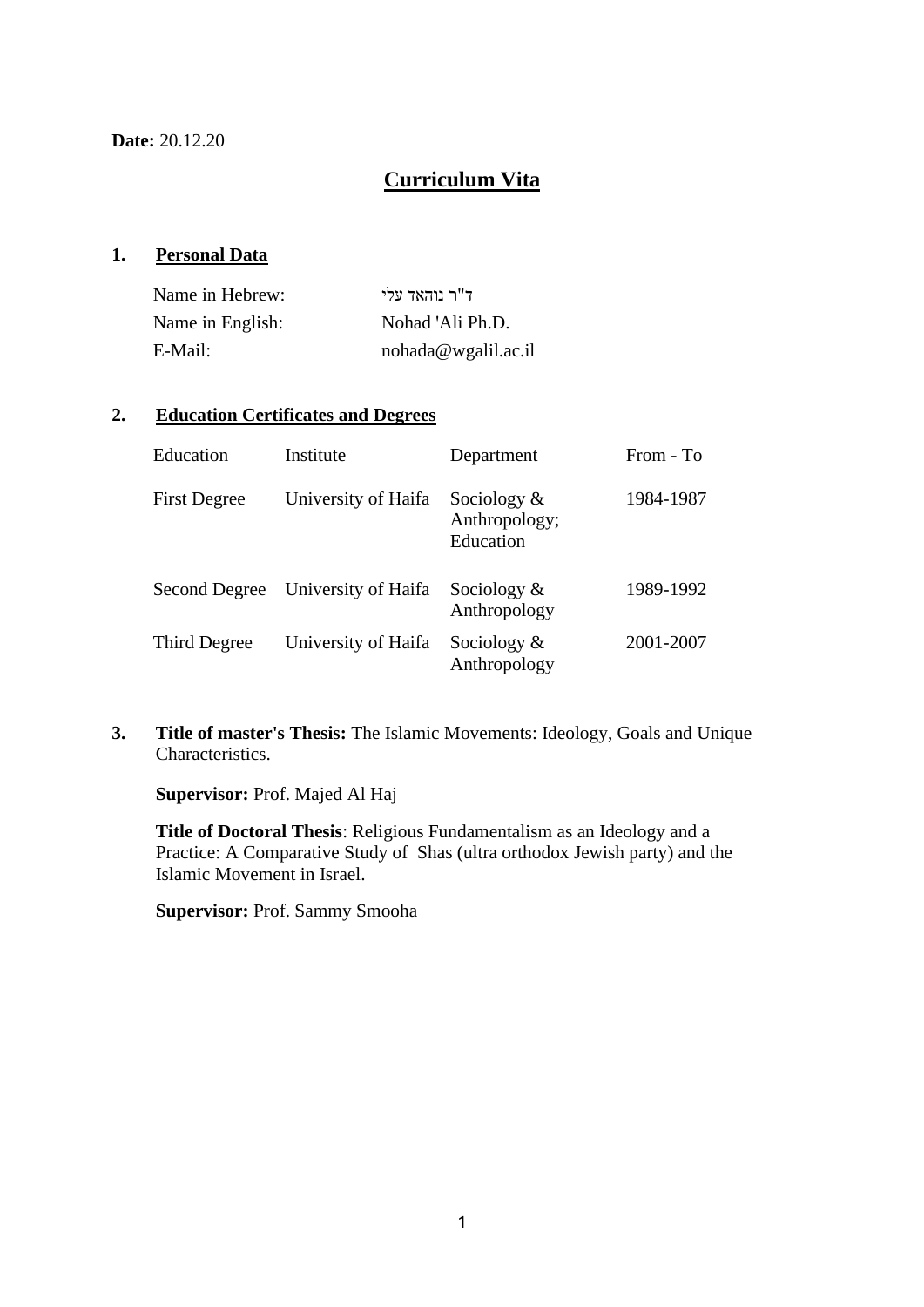## **4. Academic Ranks**

| Rank                                                 | % Position | From-To              | Institute                                                                     |
|------------------------------------------------------|------------|----------------------|-------------------------------------------------------------------------------|
| Teacher                                              | 100%       | $1987 - 2009$        | Sha'ab High School                                                            |
| Supervisor                                           | 40%        | $1989 - 1999$        | The Open University                                                           |
| Teaching assistant                                   | 100%       | $1989 - 2001$        | University of Haifa                                                           |
| Country-wide<br>guidance counselor<br>in supervision | 33%        | 1994-1998            | Ministry of Education and<br>Culture                                          |
| <b>Teaching Fellow</b>                               | 100%       | $1999 - 2002$        | University of Haifa                                                           |
| <b>Senior Research</b><br>Fellow                     | 25%        | $2003$ – present     | Jewish-Arab center, Haifa<br>University                                       |
| Coordinator and<br>Researcher                        | 50%        | $2004 - 2009$        | University of Haifa                                                           |
| lecturer                                             | 50%        | $2005 - 2008$        | The Max Stern Yezreel<br><b>Valley College</b>                                |
| Senior Research<br>Fellow                            | 25%        | $2016 - 2017$        | Shalom Hartman Institute                                                      |
| Senior Research<br>Fellow                            | 40%        | $2017$ – Present Day | Head of "Arab-Jewish-<br>State" unit, Samuel<br>Neaman Institute.<br>Technion |

## **5. Supervising Graduate and Post-Graduate Students:**

# **a. Names of M.A. Students (supervised by the lecturer)**

| Name of Student  | <b>Year of Completion</b> | Co-Supervisor      |
|------------------|---------------------------|--------------------|
| Afnan Haj Ali    | 2011                      | Prof. Avner Halevy |
| Ameera Haj-Faour | 2013                      |                    |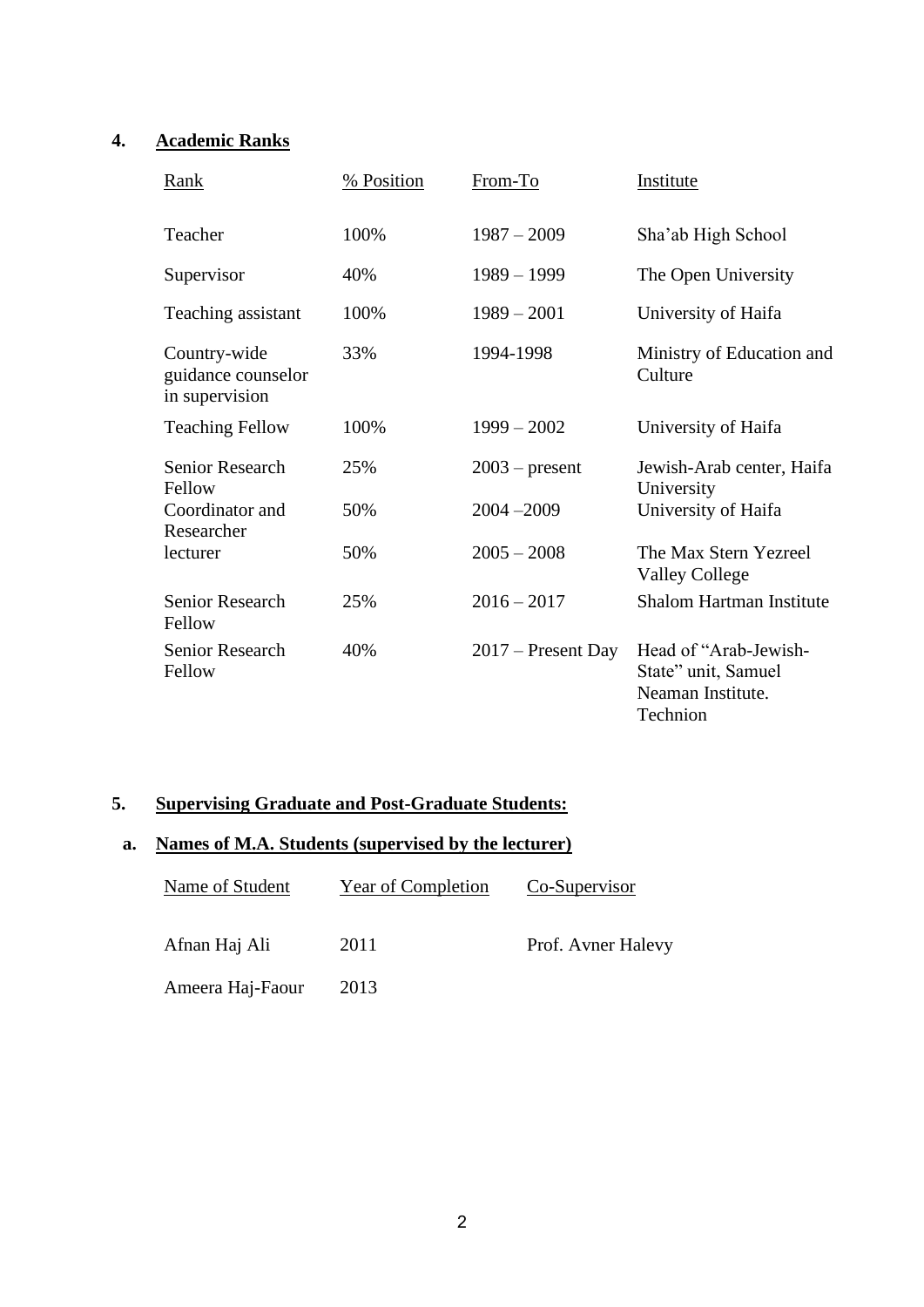## **b. Names of Doctoral Students (supervised by the lecturer)**

| Name of<br>Student | Year of<br>Completion |                                                                              |
|--------------------|-----------------------|------------------------------------------------------------------------------|
| Fahima Abas        | 2016                  | Member of Guidance committee under Prof. Aran<br>Razen and Prof. Aziz Haider |
| Rana Esaid         | 2018                  | Member of guidance committee under Prof. Guni<br>Gal And Prof. Ram Cnaan     |

## **6. Grants and Awards**

| Year | Name of Grant/Award                                                                              |
|------|--------------------------------------------------------------------------------------------------|
| 2009 | Maof Foundation, an intiative of the Kahhanof foundatio                                          |
| 2008 | Research Authority, the University of Haifa                                                      |
| 2007 | Research Authority, the University of Haifa                                                      |
| 2002 | The Graduate Studies Authority, the University of Haifa                                          |
| 2001 | The Graduate Studies Authority, the University of Haifa                                          |
| 1998 | The president of Israel's award for M.A Arab outstanding students                                |
| 1987 | Speaker of the Knesset's award for excellence in undergraduate<br>degree (for minority students) |
| 1988 | Minister of The minister of Minority affairs award.                                              |

# **7. Research Grants**

| $2020 -$<br>ongoing | The Israeli Science<br>Foundation (ISF)                  | Attitudinal<br>Conflict in a<br>Deeply Divided<br>Society: Explainin<br>g Attitudes and<br><b>Attitude Change</b><br>of Arab and<br>Jewish Citizens in<br>Israel | 615,000 N.I.S    | Prof. Sammey<br>Smooha |
|---------------------|----------------------------------------------------------|------------------------------------------------------------------------------------------------------------------------------------------------------------------|------------------|------------------------|
| 2019-2020           | Abraham<br>Initiatives and<br>Samuel Neaman<br>Institute | Violence, Crime<br>and Policing in<br>Arab Society:<br>Peronal and unity<br>Security Index                                                                       | 245,000<br>N.I.S |                        |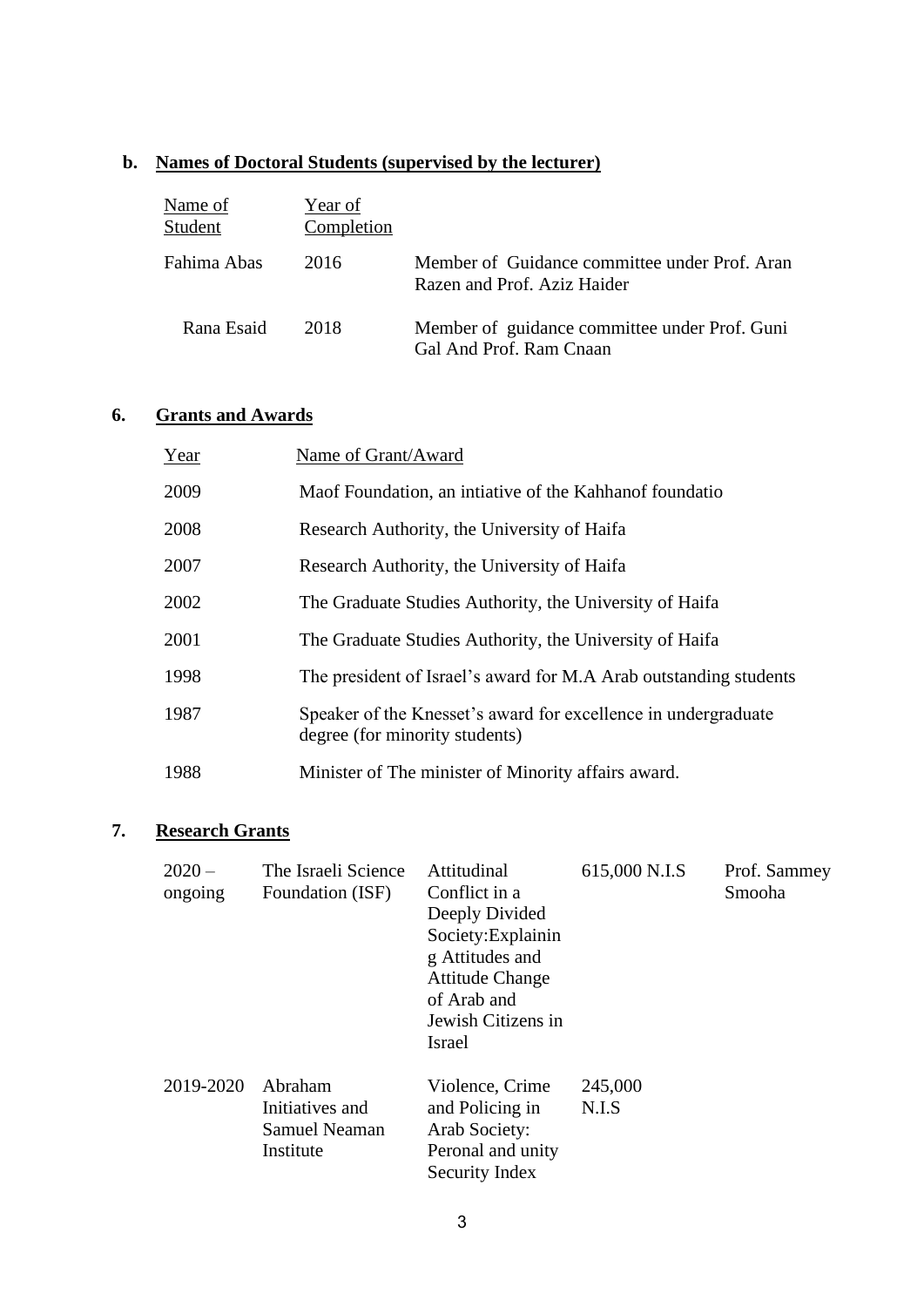| 2018-2019        | Abraham<br>Initiatives and<br><b>Samuel Neaman</b><br>Institute                              | Violence, Crime<br>and Policing in<br><b>Arab Towns</b>                                                                        | 144,500<br>N.I.S |                                                                                  |
|------------------|----------------------------------------------------------------------------------------------|--------------------------------------------------------------------------------------------------------------------------------|------------------|----------------------------------------------------------------------------------|
| 2016-2017        | Ministry for Social<br>Equality                                                              | Social resilience<br>in Arab society,<br>cultural<br>reconciliation and<br>principles of<br>activation                         | 80,000 N.I.S     |                                                                                  |
| 2014-2015        | 2014<br>The U.S.-<br>Middle East<br>Partnership<br>Initiative (MEPI)                         | Violence and<br>Crime among<br>Arabs in Israel                                                                                 | 32,000<br>N.I.S  |                                                                                  |
| $2012 -$<br>2016 | The Israeli Science<br>Foundation (ISF)                                                      | Islam in Israel:<br>The Socio -<br>Cultural and<br>religious identity<br>dilema of the<br>Arab – Muslim<br>minority in Israel. | 300,000 N.I.S    | Dr. Muhannad<br>Al Atawneh                                                       |
| $2012 -$<br>2013 | $Sikkuy$ – The<br>Association for the<br>advancment of<br>civic equality in<br><b>Israel</b> | The<br>Representation of<br>the Arab minority<br>in Israeli higher<br>educational<br>institutions.                             | 48,000<br>N.I.S  |                                                                                  |
| 2010             | <b>Friedrich Ebert</b><br>Stiftung                                                           | The Realization<br>of the Right to<br>Adaptable<br><b>Education</b> in<br>Israeli-Arab<br><b>Public Schools</b>                | 53,000 N.I.S     | Prof. Shulamit<br>Almog & Dr.<br>Lotem Peri -<br>Hazan                           |
| 2009             | The Center for<br>Multiculturalsim &<br>Educational<br>Research                              | The Druze in<br>Israel:<br>Transformations,<br>Changes $\&$<br>Identity                                                        | 23,000 N.I.S     | Prof. Majed Al<br>Haj                                                            |
| $2005 -$<br>2007 | Zeit-Stiftung:<br>Ebelin und Gerd<br>Bucerius, Germany                                       | Binational Arab -<br>Jewish education<br>in Israel                                                                             | 280,000<br>N.I.S | Prof. Faisal<br>Azayzah; Prof.<br>Rachel Hertz-<br>Lazarowitz &<br>Dr. Ora Moore |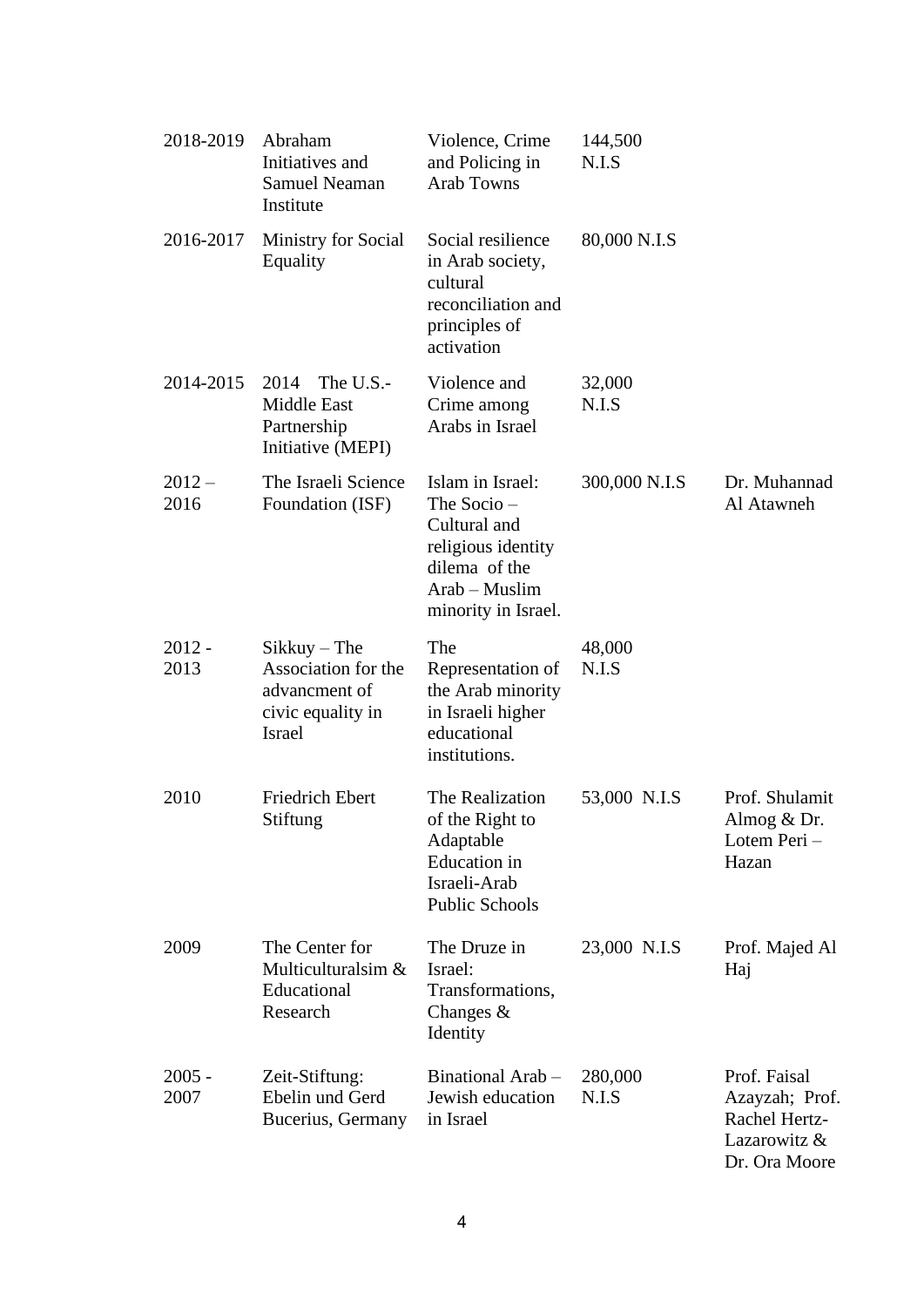| 2004 | Friedrich Ebert | Patterns of       | 10,000 N.I.S |
|------|-----------------|-------------------|--------------|
|      | Stiftung        | adjustment of the |              |
|      |                 | Muslim minority   |              |
|      |                 | in Israel         |              |
|      |                 |                   |              |

# **8. Active Participation in Conferences (Only from 2001)**

| Date                              | Name of<br>Conference                                                                               | Place of<br>Conference                                             | Subject of<br>Conference/<br>Role at Conference/<br><b>Comments</b>                                                                             | Role                                          |
|-----------------------------------|-----------------------------------------------------------------------------------------------------|--------------------------------------------------------------------|-------------------------------------------------------------------------------------------------------------------------------------------------|-----------------------------------------------|
| May $23^{\text{rd}}$<br>2006      | An International<br>Seminar: Into the<br>Future, Towards<br><b>Bilingual</b><br>education in Israel | University of<br>Haifa, Israel                                     | Arab and Jews<br>Attitudes Arabic-<br><b>Hebrew Towards</b><br><b>Bilingualism</b>                                                              | Co-Organizer<br>and Co-chair<br>of conference |
| February<br>23 <sup>rd</sup> 2008 | Civil – National<br>Service of the<br>Arab community<br>in Israel                                   | University of<br>Haifa, Israel                                     | <b>Altitudes Towards</b><br>Civil Service:<br>Leaders Vs. Public                                                                                | Organizer and<br>chair of<br>conference       |
| May 22 <sup>nd</sup><br>2009      | Arab-Jewish<br>Coexistence Index<br>in Israel                                                       | University of<br>Haifa, Israel                                     | Findings of the<br>Coexistence Index<br>between Arabs and<br>Jews in Israel                                                                     | Organizer and<br>Chair of<br>Conference       |
| October<br>21st 2010              | Civil Service                                                                                       | University of<br>Haifa, Israel                                     | Attitudes towards<br>the "civil - national"<br>service" amongst the<br>Arab community in<br>Israel                                              | Organizer and<br>Chair of<br>Conference       |
| April 11 <sup>th</sup><br>2010    | The Right to<br>Adaptable<br>Education                                                              | Herzilya, Israel                                                   | The Right to<br>Adaptable<br>Education, a<br><b>Comparative Study</b><br>on the High school<br>Curriculum in Arab<br>and Jewish High<br>Schools | Co-Organizer<br>and Co-Chair<br>of Conference |
| May 8 <sup>th</sup><br>2012       | <b>Arab Volunteering</b><br>in the Israeli Civil<br>Service                                         | The Jewish-Arab<br>Jewish center<br>University of<br>Haifa, Israel | Why Arab Elite<br>Against?                                                                                                                      | Organizer and<br>Chair of<br>Conference       |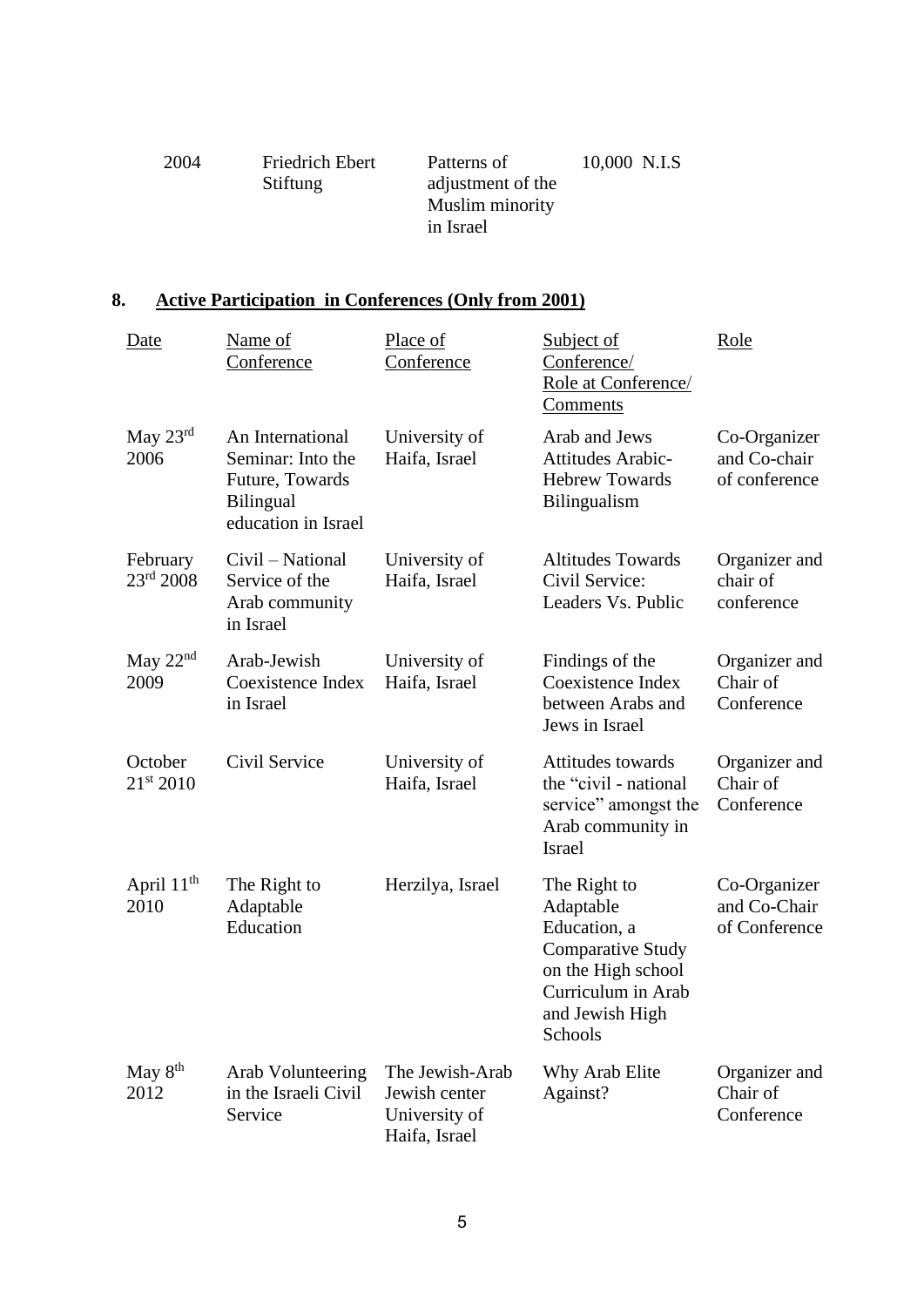| June 7 <sup>th</sup><br>2012    | The Arab – Jewish<br>Relationship index<br>in Israel                                    | The Jewish-Arab<br>Jewish Center<br>University of<br>Haifa, Israel |                                                                                        | Organizer and<br>Chair of<br>Conference         |
|---------------------------------|-----------------------------------------------------------------------------------------|--------------------------------------------------------------------|----------------------------------------------------------------------------------------|-------------------------------------------------|
| November.<br>$23^{\rm rd}$ 2014 | Crime and<br>Violence in Arab<br>Society                                                | The Jewish-Arab<br>center University<br>of Haifa, Israel           |                                                                                        | Organizer and<br>Chair of<br>Conference         |
| March $23rd$<br>2015            | From Zuk Eitan<br>Until the Elections                                                   | <b>Western Galilee</b><br>College, Israel                          | Jewish-Arab-State<br>Relations, Academic<br><b>Research and View</b><br>from the Field | Co-Organizer                                    |
| March $21th$<br>2018            | Abraham as a<br><b>Shared Father:</b><br>Challenges to<br>Multiculturalism<br>in Israel | <b>Western Galilee</b><br>College, Israel                          | The Status of<br>Abaraheem in the<br>Islam                                             | Co-Organizer<br>and Co- Chair<br>of Conference  |
| March 26 <sup>th</sup><br>2018  | Resilience in Arab<br>Society in Israel                                                 | <b>Smamuel Nauman</b><br>Institute,<br>Technion, Israel            | Resilience in Arab<br>Society:<br>Complexity, Carriers<br>and Challenges               | Organizer and<br>Chair of<br><b>Round Table</b> |
| June $21th$                     | The Second<br>Annual<br>Conference:                                                     | <b>Western Galilee</b><br>College, Israel                          | Violence, Crime and<br>Policing in Arab<br>Society                                     |                                                 |

# **9. Positions Held:**

Lecturers

College

Researchers in the

| From-To          | Institute                  | Position                          | % Position |
|------------------|----------------------------|-----------------------------------|------------|
| $2009$ – present | Western Galilee<br>College | Senior Lecturer<br>since $2014$ ) | 100%       |
| 2005-2017        | University of Haifa        | <b>Adjunct Teacher</b>            | 40%        |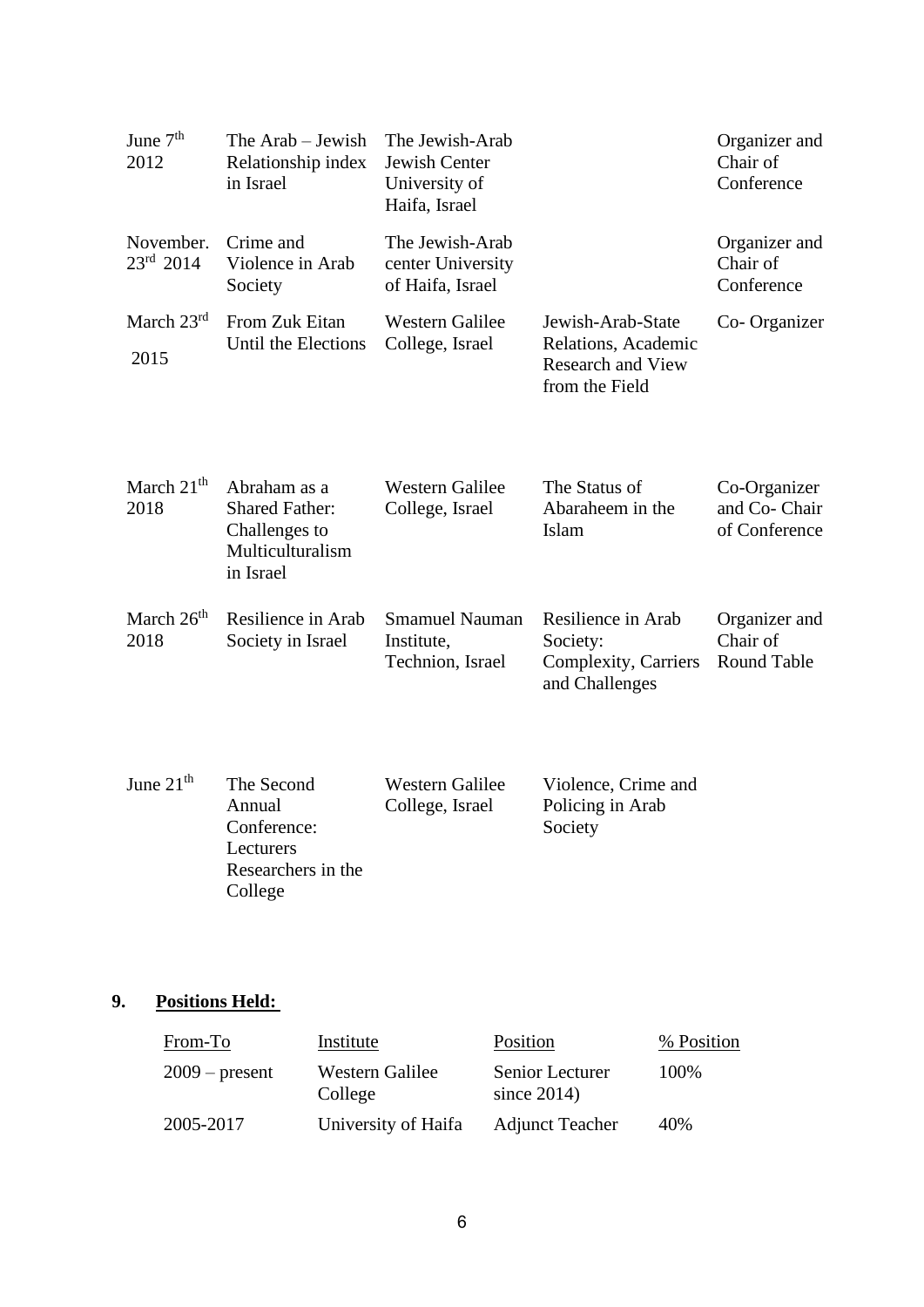| From-To       | Institute                                     | Position                                                 | % Position |
|---------------|-----------------------------------------------|----------------------------------------------------------|------------|
| 2003-present  | Jewish-Arab center,<br>Haifa University       | Coordinator and<br>researcher                            |            |
| 2012          | University of Haifa                           | <b>Teaching Fellow</b>                                   | 100%       |
|               |                                               | <b>External Teacher</b>                                  |            |
| $2004 - 2009$ | University of Haifa                           | Teacher                                                  | 50%        |
| $2005 - 2008$ | Emeq Yisrael<br>College                       | Teacher                                                  | 50%        |
| $1999 - 2002$ | University of Haifa                           | <b>Teaching Fellow</b>                                   | 100%       |
|               |                                               | <b>External Teacher</b>                                  |            |
| 1994-1998     | Ministry of<br><b>Education</b> and<br>Cultur | Country-wide<br>guidence<br>councelour in<br>supervision | 40%        |
| $1989 - 1999$ | The Open University                           | Supervisor                                               | 40%        |
| $1989 - 2001$ | University of Haifa                           | Teaching assistant                                       |            |
| $1987 - 2009$ | Sha'ab High School                            | Teacher                                                  | 100%       |

#### **10. Additional Professional Experience (Public Positions):**

- 2019: 2018-2019: Member of the Board of Directors of Assosiation of Israel Studies. U.S.A
- 2018-2019: Member of the Board of Directors, Mahot Israel (Center for Enhancing Resilence and Emergency Preparedness).
- 2018-2019: Ministry of Public Security: Arab -Police relations: Steering Committee
- 2018-2019: Steering Committee Member, Ministry of Education: Etgarim Reform, Government Activity for Economic Development in the Minority Population.
- 2012-2017: The Israeli President's Forum to Combat Violence in the Arab Community
- 2015: Steering Committee for the puropose of enableing the Arab population access to higher education at the Western Gallilee College.
- 2013: Chairman for the committee of public relations at the Western Gallilee Academic College.
- 2012: The Israeli President's forum to combat violence in the Arab community.
- 2011: Member (temporary, as a specialist) Parliamentary Committee of Inquiry on the Integration of Arab workers in the civil service. Knesset, Israeli parlament.
- 2011: Member of board of directors, Galilee Society The Arab national society for health research and services.
- 2009 2011: Director the academic center for human development.
- 2009 2011: Member of board of directors, Insan Association, The association for research & educational services.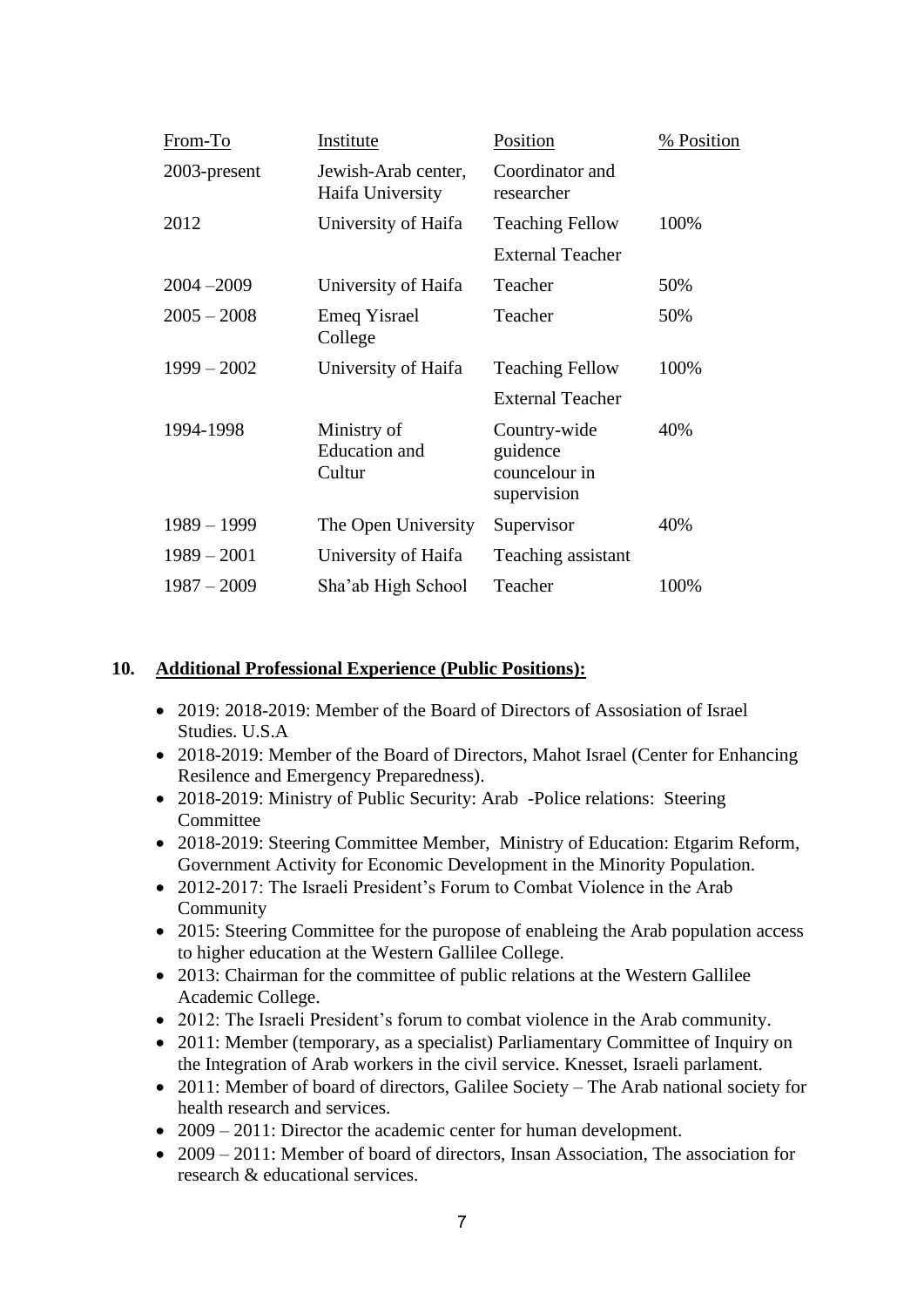- 2008 2009: Judge and board member at the Association for Israeli studies, Sapir College.
- 2008: Member of the Palestinian forum for democracy and regime transparency.
- 2008: Member of the forum for new strategies in the relationship of Israel with its Arab minority, led by Prime Minister Ehud Olmert.
- 2005 2010: Director of research and polling at Ibn Khaldun, The Arab center for research and development.
- 2001 2008: Senior researcher, the center for humanistic education at Beit Lohamay Ha Getaot.
- 2003 2007: Researcher at Dialogue center.

#### **11. Scientific Areas of Specialization:**

Religious Fundamentalism (Jewish & Islamic); Majority-Minority relations (Jews & Arabs in Israel); Violence and crime among the Arab society; Arab women in Israel and bilingual education (Hebrew & Arabic).

#### **12. Miscellaneous:**

Over the Years, I Have Given Numerous of Interviews to a Wide Range of Media Outlets, most Notably: Israeli Television Channels (1,2,10,33); Radio Stations in Hebrew and Arabic; International Media outlets (Christian Monitor Magazine, Agency France-Press, BBC, Al-Aarabiya, Al-Mayadeen, Palestinian Television, Jordanian and Lebanese Television Stations and on International Radio Stations in Arabic and English), Press Interviews (Ha'Arez, Jerusalem Post, New York Times).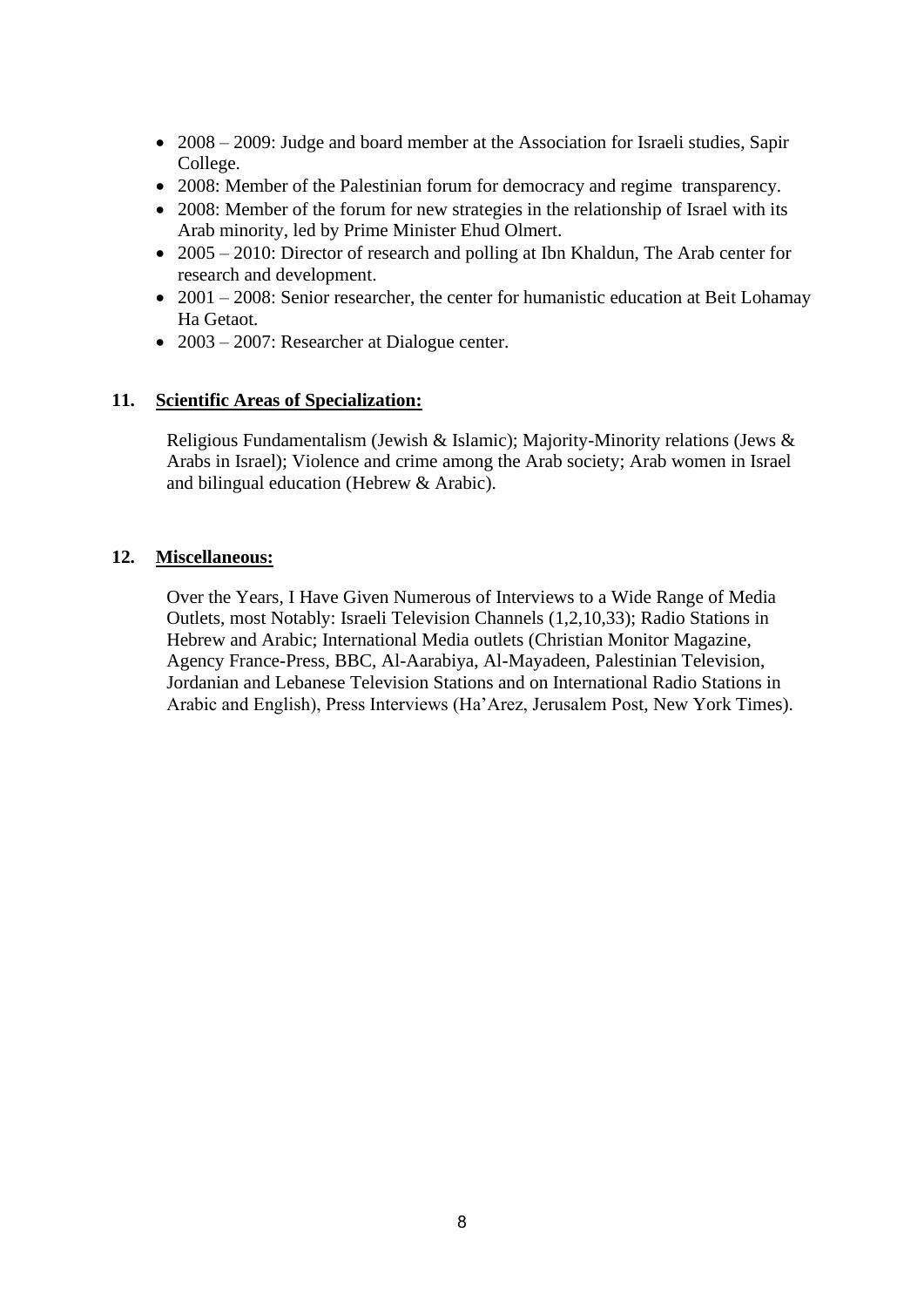## **Publications**

Nohad 'Ali Ph.D

#### **A. Refereed Publications**

#### **Books (as author)**

'Ali, N. (2013). Between **Ovadia and Abdullah: Islamic Fundamentalism and Jewish Fundamentalism in Israel**. Tel-Aviv: Resling. [Hebrew] \*

Al-Atawneh, M and 'Ali, N. (2018). **Islam in Israel: Muslim Communities in Non-Muslim States.** Cambridge: Cambridge University Press. [English]. (Equal Contribution) \*

'A'li, N and Da'as, R. (2018) **Higher Education among the Arab Minority in Israel: Representation, Mapping, Barriers and Challenges**. (Tel Aviv: Resling) [Hebrew]\*.

'A'li, N and Lewin-Chen, R. (2019). **Violence, Crime and Policing in Arab Towns**. **Personal Security Report- 2018.** (Haifa and Lud: Samuel Neaman Institute for National Policy Research and Abraham Initiatives [Hebrew and Arabic]. 'A'li, N., Lewin-Chen, R. and Najami-Yousef, O. (2020). **Violence, Crime and Policing in Arab Socity: Personal and Community Security Index-2019**. (Haifa and Lud: Samuel Neaman Institute for National Policy Research and Abraham Initiatives [Hebrew and Arabic].

#### **Articles or Chapters in Books**

'Ali, N. (2004). The Islamic Movement in Israel between Religious, Nationality and Modernity. In: Y., Yonah and Y., Goodman (Eds.), Maelstrom of Identities: A Critical Look at Religion and Secularity in Israel (pp.132-164). Jerusalem: The Van Leer Jerusalem Institute and Hakibbutz Hameuchad. [Hebrew].

'Ali, N. (2006). The Unpredictable Status of Palestinian Woman in Israel: Actual Versus Desirable. Religion, Gender and Politics: An International Dialogue, the Van Leer Institute, Jerusalem.

'Ali, N. (2007). The Perception of 'El- Mog'tma' El- Aisami' of the Islamist Movement. In: E., Reckess (Ed.). The Arab Minority in Israel and the 17th Knesset Elections (pp. 100-11). Tel Aviv: Moshe Dayan Center for Middle East and Africa Studies and Conerd Adenaoer Fund. [Hebrew].

'Ali, N. (2008). Leadership and Management: Satisfaction of the Arab Citizens from the Local Arab Authorities and Mayors. In: A., Ghanem and F., Azaiza (Eds.), Arab Municipalities in Israel at the Turn of the 21th Century: Difficulties and Challenges (pp. 215-237). Haifa: The Jewish-Arab Center, University of Haifa and Ibn-Khaldun. [Arabic].

'Ali, N. (2008). Satisfaction of the Arab Citizens from the Local Arab Authorities. In: A., Ghanem and F., Azaiza (Eds.), Is It Possible to Overcome the Crisis? Arab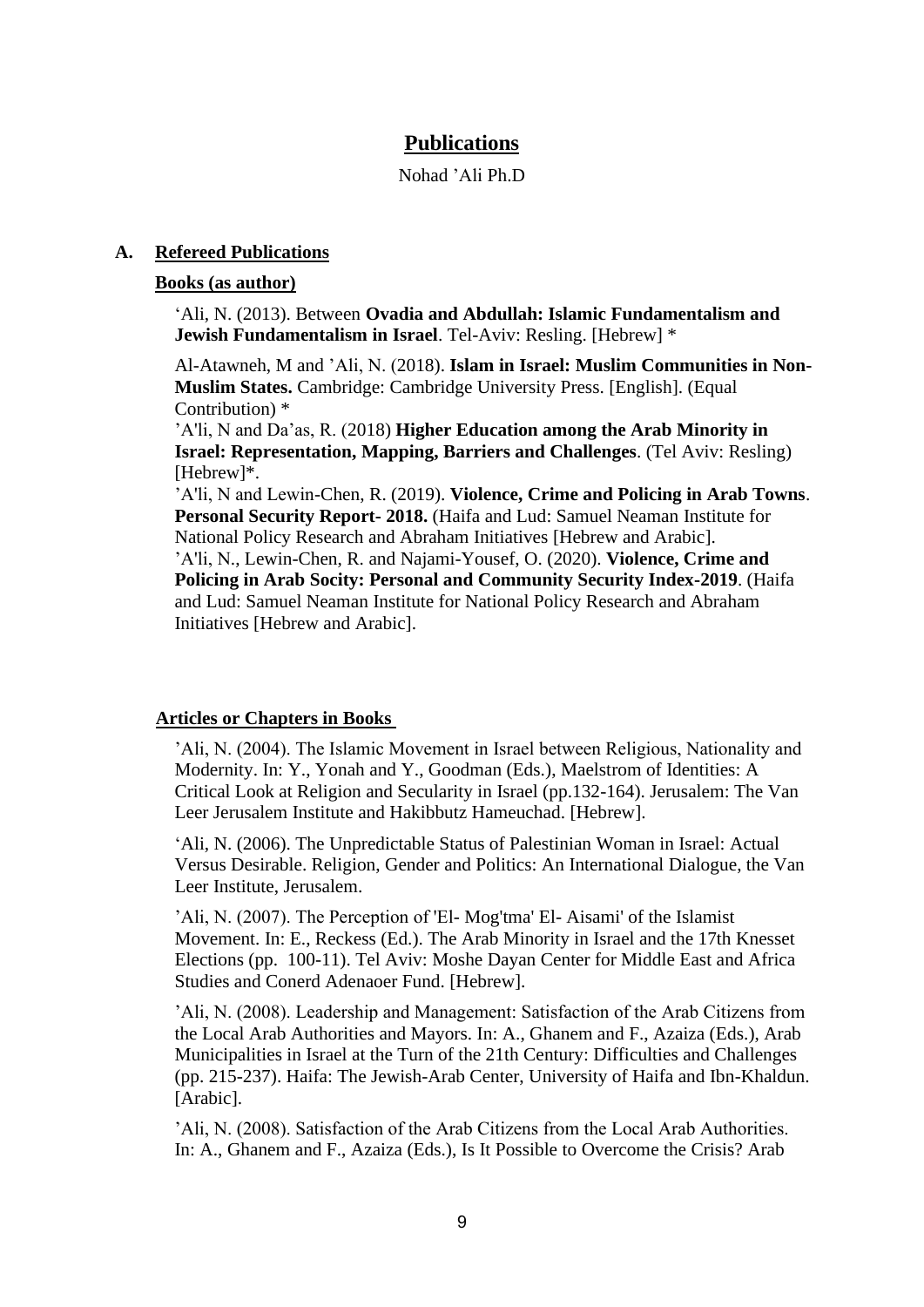Municipalities in Israel at the Beginning of the 21th Century: Difficulties and Challenges (pp. 217-239). Jerusalem: Carmel Press. [Hebrew].

'Ali, N., and Gordoni, G. (2009). The Palestinian Family and the Determinism of the Task Allocation Ideology. In: F., Azaiza, R., Lazarovitch, Kh., Abu Baker and A., Ghaneen (Eds.), The Arab Women in Israel Current Status and Future Trends (pp. 25-46). Tel Aviv: Ramot Press. [Hebrew].

'Ali, N. (2009). Identity Changes and Attitude Transformation among the Islamic Movement Followers and Opposites. In: Rassem Khamaissa (Ed.), Arab Society in Israel (3): population, Society, Economy (pp. 304-324). Jerusalem: The Van Leer Jerusalem Institute and the Kibbutz Hamuchad Press. [Hebrew].

'Ali, N., and Gordoni, G. (2009). Arab Women in the Israeli Politics. In: F., Azaiza, R., Lazarovitch, Kh., Abu Baker and A., Ghaneen (Eds.), The Arab Women in Israel Current Status and Future Trends (pp. 91-114). Tel Aviv: Ramot Press. [Hebrew].

'Ali, N. (2012). Changes in the opinions of Hebrew and Arabic Speaking Students as Part of the Studying Process at the Humanistic Center for Education. In Galilee into Multiple Cultures. Kiryat tiv'on: Oranim College, the Academic College for Education.

'Ali, N. (2013). The Significance of the Islamic Movement's Abstention from Israel's Municipal Elections. In: A. Rabi and E. Rudinsky (Eds.). Arab Politics in Local Elections. Tel-Aviv: The Moshe Dayan Center for Middle Eastern and African studies. \*

'Ali, N. (2015). How the Islamic Movement Became an "Illegal Association. In Eliezer Ben Lulu (Ed.), Hate is not an option. The reform movement. The Reform Center for Religion and State and the Coalition against Racism in Israel.\*

'Ali, N. (2015). The Islamic Movement in Israel. Historical and Ideological Developments. In Areej Sabbagh-Khoury and Nadim N. Rouhana (Eds), The Palestinians in Israel: Readings in History, Politics and Society 2. Haifa, Mada Al-Karmel.\*

'Ali, N. (2018). The New Muslim Believer. In: A., Haidar (Ed.), Political Aspects of the Life of the Arabs in Israel. Jerusalem: Van Leer and Hakibutz Hameohad. [Hebrew].\*

'Ali, N. (2018). The Islamic Movements' Way of Coping with Their Status as a Minority: The Independent Community as Case Study (62-79). In Chatina, M. and Al-Atuna, M. Muslims in the Jewish State: Religion, Politics and Society. Hakibutz Hameohad [Hebrew].\*

'Ali, N. (2019). Palestinian Citizens in Israel: A Sociological Portrait. (51-70). M.Haj-Yahia; I, Levav and O, Nakash. (Eds.). Health and Mental health among Palestinians in Israel. Indiana press. [English]

#### **Articles in Periodicals**

'Ali. N. (2004). Political Islam in an Ethnic Jewish State: Its Historical Evolution and Contemporary Challenges. *Holy Land Studies Journal*, 3(1), 69-92. 'Ali. N. (2007). Jewish Religious Fundamentalism and Its Local and Regional Implications*. Israeli Affairs*, 3(25), 5-18.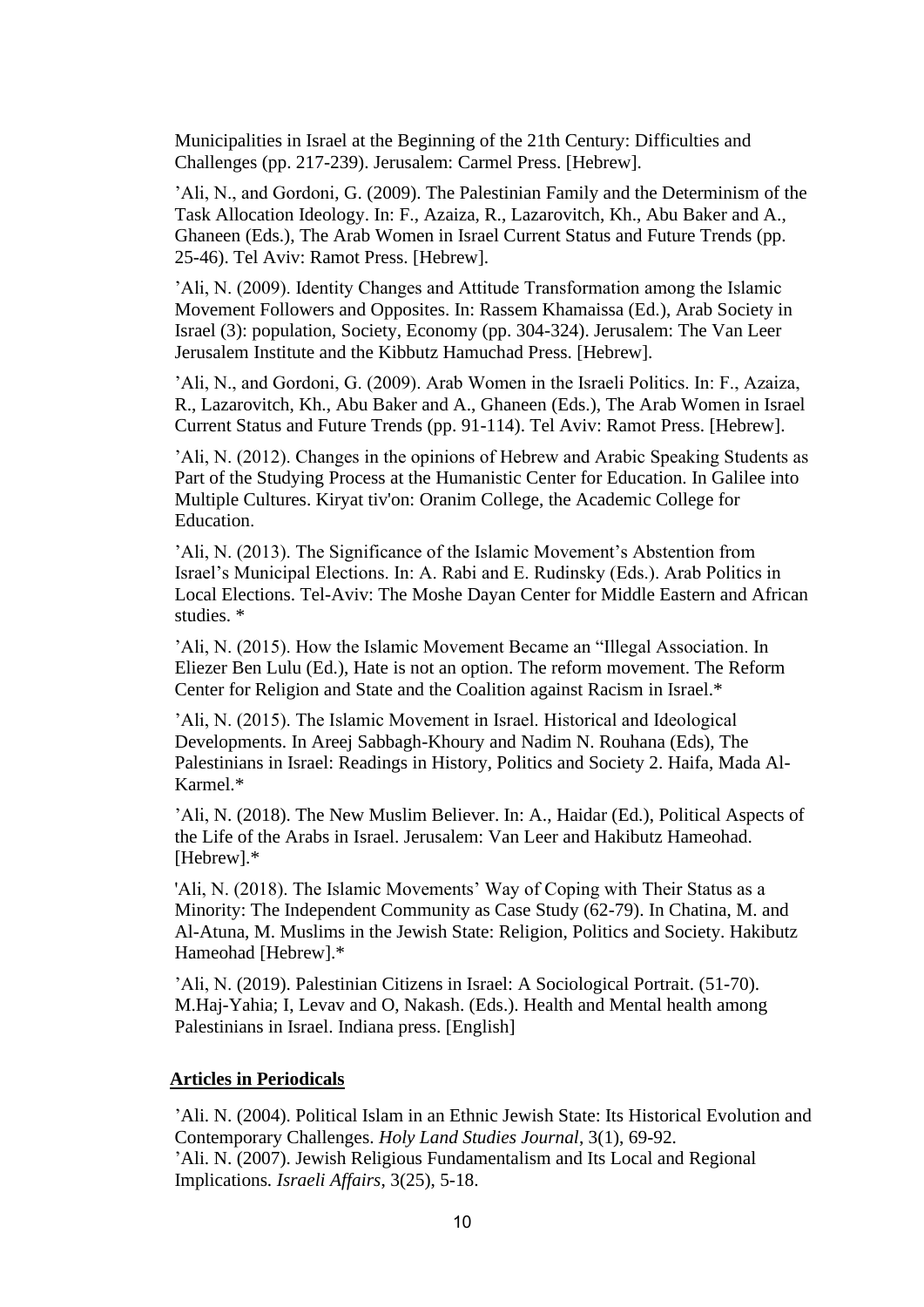'Ali, N. (2009). Out of the Domestic Field: The Palestinian Women and the Political Game. *Israeli Affairs*, *5(2),* 31-32. [Arabic].

'Ali, N. (2010). Attitudes toward Bilingual Arabic-Hebrew Education among Students at the University of Haifa, Israel. *Journal of Greater Middle Eastern studies*, 3(1), 103-144 .

Azaiza, P., Hertz-Lazrowitz, R., Shoham, M., Amara, M., Mor-Sommerfeld, A., and 'Ali, N. (2011). Attitudes towards Bilingual Arab-Hebrew Education in Israel: a Comparative Study of Jewish and Arab Adults. *Language, Culture and Curriculum*, 24(2), 179-193 .

'Ali, N. (2011). The Task Allocation between Ideology and actual Behavior in Transition societies: The Case of the Palestinian Family in Israel. *Journal of Greater Middle Eastern studies, 4(1),* 1-45.

'Ali, N. (2012). Israeli Elite Positions Concerning the Arab Spring. *Special Volume of the Arab Spring Seminar, 4(1),* 316-330.

'Ali, N. (2012). Equality Perception Differences between Jews and Palestinian Citizens of Israel. *Journal of Greater Middle Eastern studies*, *4(2)*, 1-36.

Pery-Hazan, L and Almog, Sh.and A'li, N. (2013). Applying International Human Rights Standards to National Curricula: Insights from Literature Education at Jewish And Arab Israeli High Schools. *The Northwestern Interdisciplinary Law Review*. Buffett Center for Comparative and International Studies.. 4 (1). 1-20. \*

Suwaed, M and 'Ali, N. (2016). Education, Identity, and Ideology: The Islamic Movement and Muslim Religious Education in Israel. *Social Identities* .. Vol 22, Isuue 4. Pp 426-449.\*

'Ali, N and Da'as, R. (2016). Arab Women in Israeli Politics: Aspirations for Fundamental Equality or Preservation of Gender Inequality? Cultural and Religious Studies, 2, 4, No. 2.

'Ali, N and Da'as, R. (2016). Differentiation and Identification in the Political-Cultural Spaces and its Impact on the Political Representation among Arab Women in the Palestinian Society in Israel. *Id'afat, The Arab Sociological Journal*.,35. Pp105-124. \*

'Ali, N and Da'as, R. (2017). Exploring the Relationship between Gender and Acceptance of Authority at an Arab School in Israel. *Journal of International Women Studies*. Vol 18, No 2. Pp 89-104\*.

'Ali, N. (2017). Inequality in the Ivory Tower: Sub-Representation of Arab Citizens in Israeli Universities. *Cultural and Religious Studies*. Vol 5, No 1. 41-53.\*

'Ali, N. (2017). Religious Education among Minority Muslim Schools in Israel: The Condition and Overview. *Journal of Islamic education (Journal Pendidikan Islam).* Vol 3, No 2. 1-16.

'Ali, N and Da'as, R. (2018). The Right to learn as a Collective Right: Arab University in Israel! Challenges, Obstacles and Possibilities. *International Journal of Educational Psychological Studies (EPS).*

'Ali, N and Da'as, R. (2019). Arab University in the State of Israel: Challenges, Obstacles and Possibilities. *Israel Studies Review.* Vol 34, Issue 1. 67–87.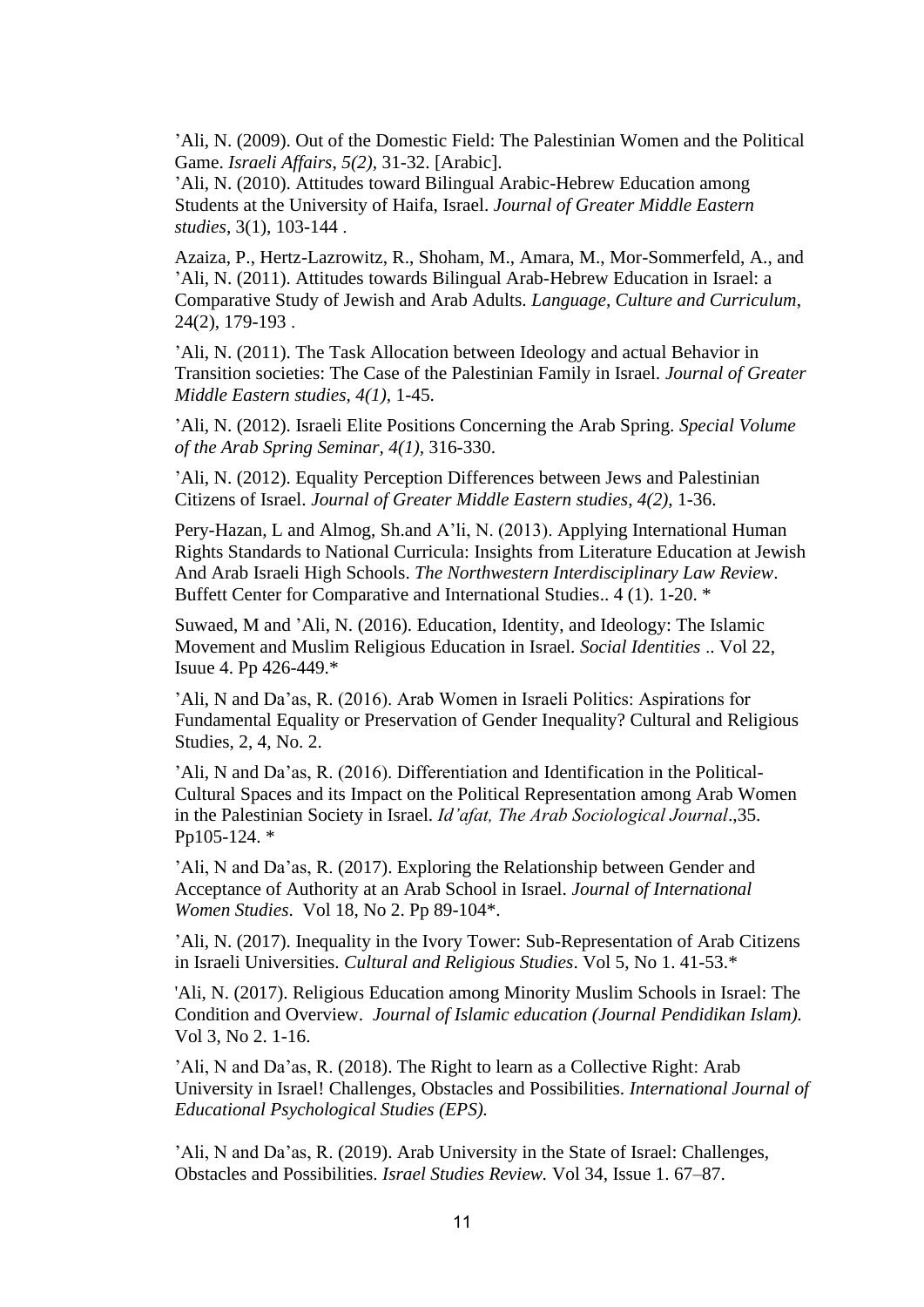Da'as, R. , Qadach, M., & A'li, N. (2020). The relationship between shared vision, organizational learning and teachers' absenteeism. *Keshet*, Vol 2. 76-93 Ono College. [in Hebrew].

#### **B. Non-refereed publications**

'Ali, N. (1994). The Status of Arab Academics in Israel. Jerusalem: Booklet Published by the Ministry of Education and Culture. [Arabic].

'Ali, N. (1994). Higher Education among Arab Minority in Israel. Jerusalem: Booklet Published by the Ministry of Education and Culture. [Arabic] .

'Ali, N. (2001). How to Create a New Muslim Fundamentalist Islam in Israel. Policy Paper. The Arab Jewish Center at the University of Haifa. [Hebrew].

'Ali, N. (2002). The Islamic Movement or Islamic Movements? The Islamic Movement in Israel after its Division. Policy paper, Givat Haviva. [Hebrew].

Ghanem, H., and 'Ali, N. (2006). Attitudes towards the Status of Palestinian Women and their Rights in Israel. Nazareth: W.A.V.O (Women against Violence). [English, Hebrew and Arabic]. 278 Pages.

Santo,Y., and 'Ali, N. (2008). Police and Policing in Israeli-Arab Society. Jerusalem. Ministry of Public Security, Bureau of the Chief Scientist. [Hebrew].138 Pages.

Smooha, S., and 'Ali, N. (2008). Arabs Attitudes towards 'Civil Service' in Israel. Haifa: University of Haifa, the Jewish-Arab Center. [Hebrew]. 65 Pages.

Azaiza, F., Hertz-Lazarowitz, R., Shoham, M., Amara, M., Mor-Sommerfeld, A., and 'Ali, N. (2008). Jews and Arabs in Israel: Attitudes toward Bilingual Education, Languages and Integration. Haifa: The Jewish-Arab Center: University of Haifa . [Hebrew].37 Pages.

'Ali, N., and Daeem, R. (2009). Palestinian Women in the Israeli labor market: Institutional, Cultural and Political Barriers. Shfar'am: The Galilee Society and Rikaz. [Arabic].

Almog Sh., 'Ali, N., and Hazan-Perry, L. (2010). Books as landscapes: The Realization of the Right to Adaptable Education Through High–School Literature Curricula in Israeli–Jewish and Israeli–Arab Public Schools. Haifa: The Jewish-Arab Center: University of Haifa and the Friedrich-Ebert-Stiftung, Germany. [Hebrew]. 31 Pages.

'Ali, N., and Inbar, Sh. (2011). Who Supports Equality? Equality between Arabs and Jews in Israel: Research Conclusion Points. Jerusalem - Haifa: Sikkuy. [Hebrew]. 63 Pages.

'Ali, N. (2011). Women in the Arab World, a Historic and Sociological Perspective. In: A. Rabi and E. Rudinsky (Eds.)., Women in the Arab world. Tel-Aviv. The Moshe Dayan Center for Middle Eastern and African Studies.

'Ali, N. (2012). Shifts in Arab and Hebrew Speaking Students. Views as Part of the learning process at the Humanist? Center for Education. Conference book. Oranim, Academic Teacher's College. [Hebrew].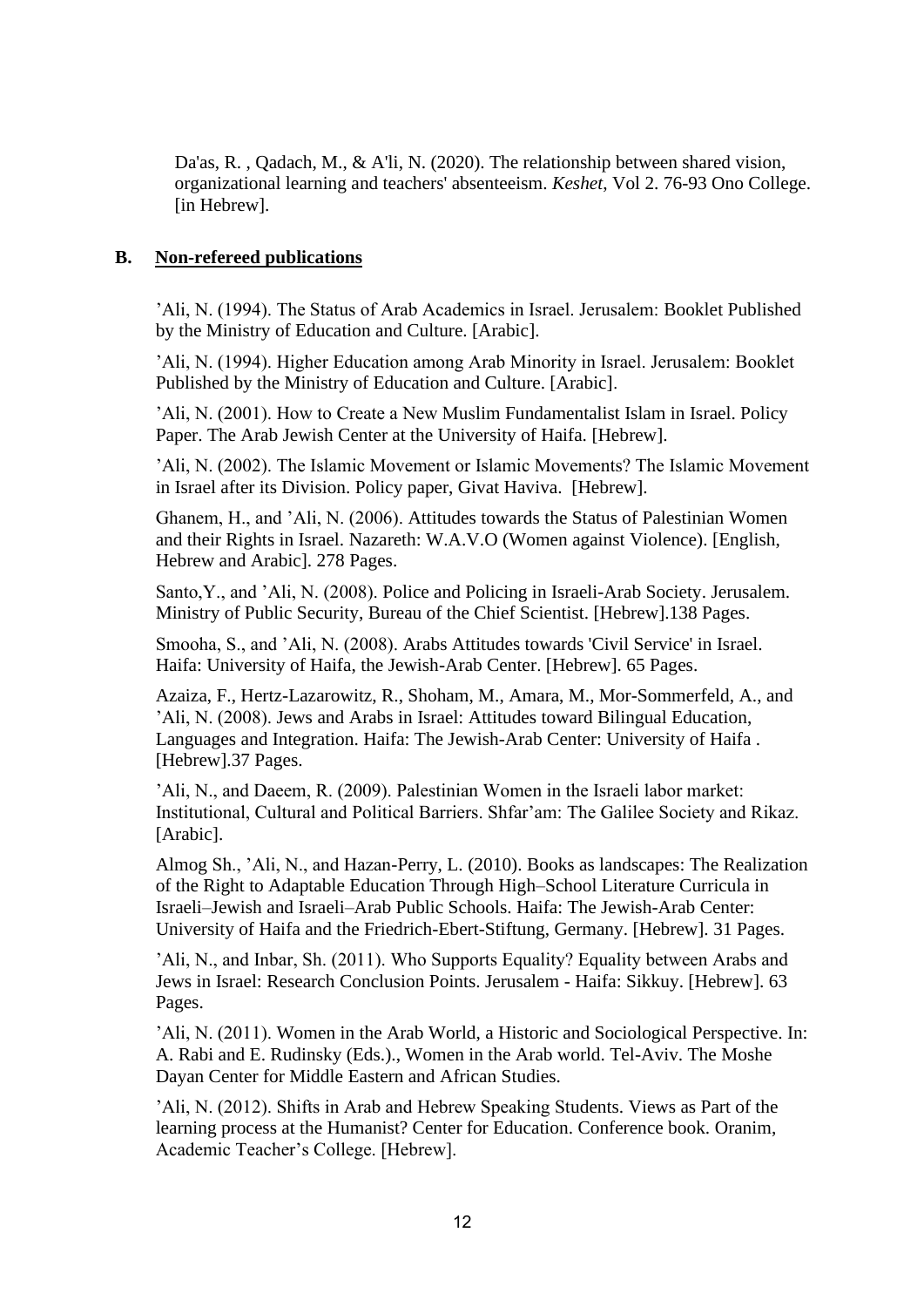'Ali, N. (2012). Analytical Review of Arab Community Perspective on the High Follow-up Committee. [Electronic version]. Jadal. Retrieved from [http://mada-](http://mada-research.org/blog/2012/10/23/jadal)[Research.org/blog/2012/10/23/jadal](http://mada-research.org/blog/2012/10/23/jadal). [Englisg and Arabic]

'Ali, N. (2013). Representation of Arab Citizens in Institutions of Higher Education in Israel. Sikkuy: Jerusalem - Haifa [English and Hebrew]. 58 Pages.\*

'Ali, N. (2014). "Civil Terrorism": Crime and Violence among the Arab Society in Israel. Haifa: The Jewish-Arab Center: University of Haifa [Arabic]. 146 Pages\*

'Ali, N. (2014). Patterns of Protest, Patterns of Response and the Distinctive Pattern of Violence Surrounding the Murder of Teen Muhammed Abu-Chder. Bayan: The Arabs in Israel. Tel-Aviv University: The Moshe Dayan Center for Middle Eastern and African Studies. [Arabic]. \*

'Ali, N. (2015). The Joint list's Labor Pains and Attitudes towards it. Bayan: The Arabs in Israel. Tel-Aviv University: The Moshe Dayan Center for Middle Eastern and African studies. [Hebrew].

'Ali, N. (2015). The Islamic Movement from a Bird's View. University of Haifa, the Jewish Arab Center. [Hebrew].

'Ali, N. (2015). Violence and crime in Arab society in Israel: Institutional conspiracy or cultural crime. Haifa: The Jewish-Arab Center: University of Haifa [Hebrew]. 120 Pages.

'Ali, N. (2015). Doing God's Work: A Look at the Islamic Movement in Israel. London: The Global Muslim Brotherhood daily Watch (May 2015).\*

'Ali, N. (2015). The Secret Ingredient of Togetherness: What is the Islamic Movement in Israel? Local Discussion. Nov. 3rd 2015.\*

Sa'ada, R, Shtien, A & 'Ali, N. (2017). Violence, personal security, and policing in Arab society. Lud: Abraham Fund

'Ali, N & Leive, E.. (2018). Still Playing by the Rules: Arab-Jewish Relations Index, 2017. Hedem. March 2, Pp9-11\*.

'Ali, N. (2018). Social Resilience for the Arab Community: Reinforcement, Acculturation and Models for Operation. Research Report. Submitted to Rahel, The Ministry of Defense and the Ministry for Social Equality. 58P.

'Ali, N. (2020). Violence and Crime in Arab-Palestinian Society: Description and solutions. Moakef. Vol 1. Pp 52-63

Entries in Encyclopedias

Sufi movements in the mandate Palestine and Israel.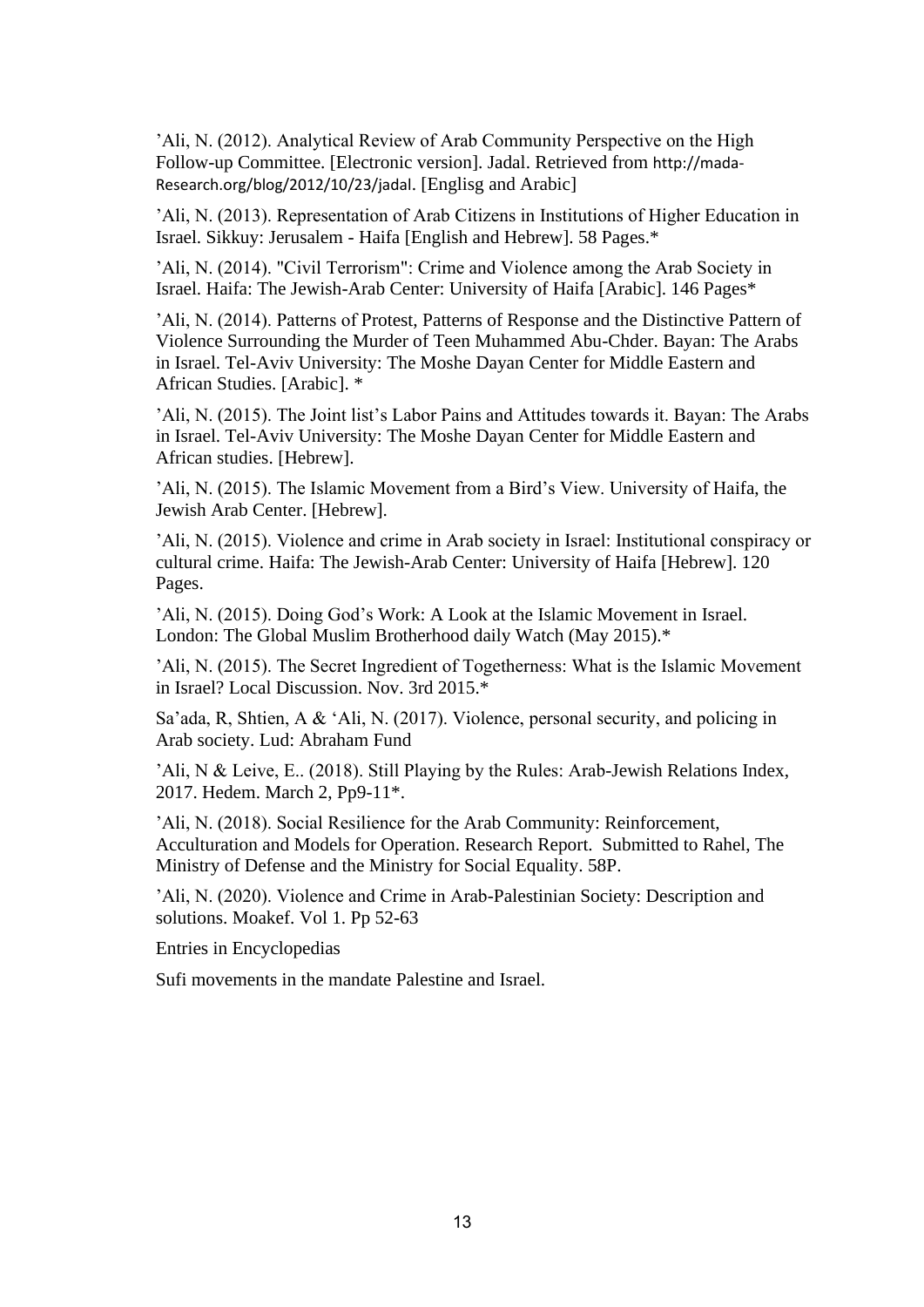# **C. PAPERS PRESENTED AT SCIENTIFIC CONFERENCES**

## **International Conferences**

|    | Date                                                    | Name of<br>Conference                                                                                                 | Place of<br>Conference                                                                | Subject of<br>Lecture/Discussion                                                                                                    |
|----|---------------------------------------------------------|-----------------------------------------------------------------------------------------------------------------------|---------------------------------------------------------------------------------------|-------------------------------------------------------------------------------------------------------------------------------------|
| 1. | May $19^{th} - 21^{st}$<br>2008                         | $AIS$ 24 <sup>th</sup> Annual<br>Conference, New<br>York                                                              | University of<br>New York                                                             | Collective Memory,<br><b>Trauma and Mutual</b><br><b>Reconciliation between</b><br>Arabs and Jews in Israel                         |
|    | 2. April $30^{th}$ 2009                                 | Arab Israelis and<br>the State: The<br>State and its Arab<br>Citizens                                                 | Video<br>conference<br>presentation.<br>Haifa / New<br>York, Israel and<br><b>USA</b> | Are the Relationships<br>Changing?                                                                                                  |
| 3. | May $23^{\text{rd}}$ $24^{\text{th}}$<br>2010           | The western<br>Galilee Academic<br>College<br>international<br>workshop                                               | <b>Western Galilee</b><br>College, Israel                                             | The Druze in Israel:<br>Minority within<br>Minority                                                                                 |
|    | 4. November $21^{st}$ -<br>$26^{th}$ 2010               | International<br>Seminar:<br>Religious<br>Minorities in the<br>West                                                   | Athens, Greece                                                                        | The Case of the Islamic<br>Movement in Israel                                                                                       |
| 5. | February $16^{\text{th}}$ –<br>17 <sup>th</sup><br>2011 | International<br>Seminar on<br>Interpreting the<br><b>Arab Spring</b><br>Significance of<br>the New Arab<br>Awakening | M.A.K.A.I.S,<br>Kolkata, India                                                        | <b>Israeli Elite Positions</b><br>Concerning the Arab<br>Spring                                                                     |
|    | 6. March $13^{th}$ - $16^{th}$<br>2011                  | International<br>Workshop:<br>Politics, Regime<br>and<br>Radicalization                                               | Athens, Greece                                                                        | The Relations between<br>the Political Regime and<br>the Radicalization of the<br>Fundamentalist<br>Movements                       |
| 7. | June $13^{th}$ - $15^{th}$<br>2011                      | AIS $27th$ Annual<br>Conference                                                                                       | <b>Brandeis</b><br>University,<br>Boston. U.S.A                                       | Islamic and Jewish<br>Fundamentalist<br>Movements and their<br>Ideological and<br><b>Practical Attitudes</b><br>towards Israel as a |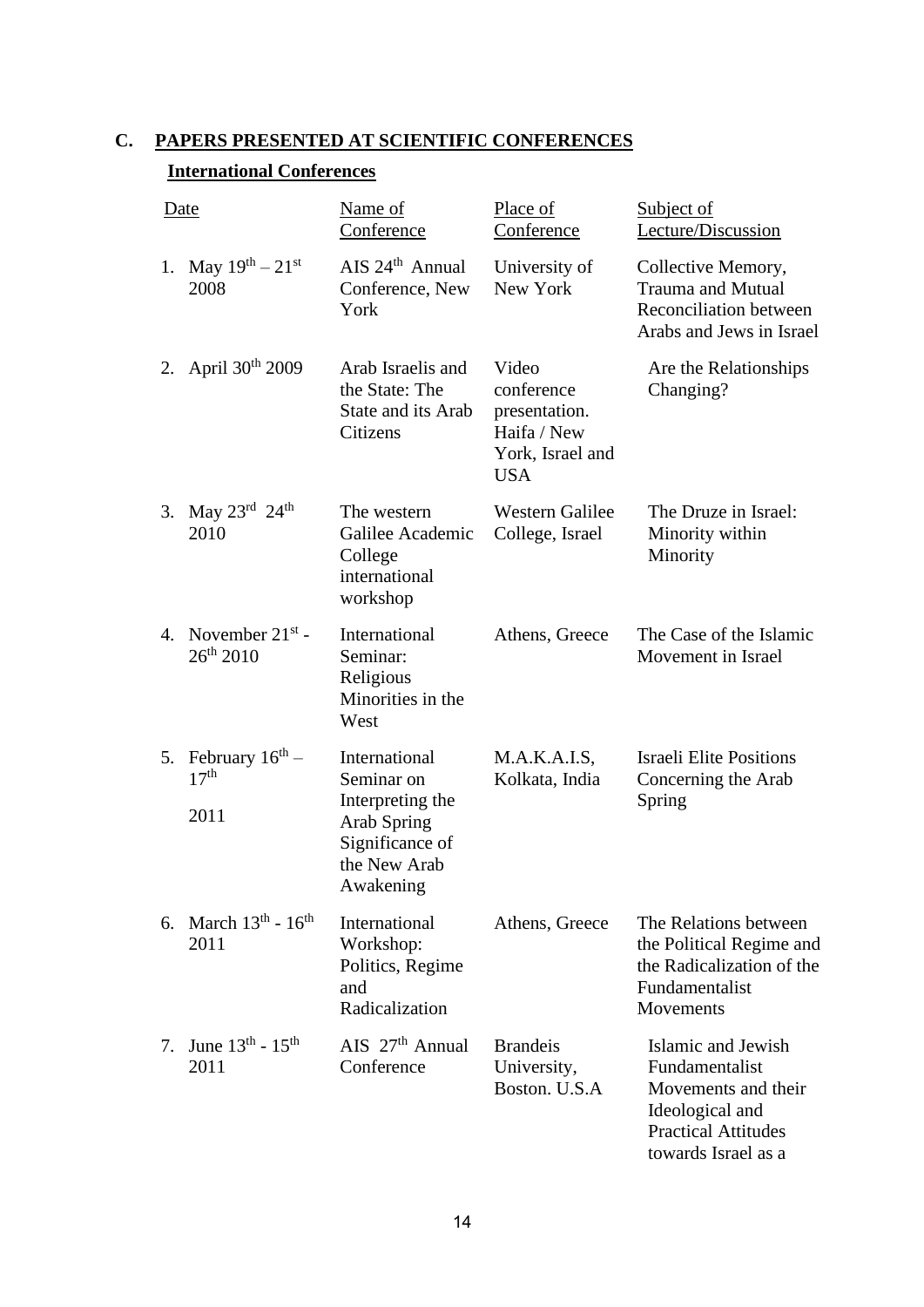| <b>Date</b>                                            | Name of<br>Conference                                                            | Place of<br>Conference                            | Subject of<br>Lecture/Discussion                                                                                          |
|--------------------------------------------------------|----------------------------------------------------------------------------------|---------------------------------------------------|---------------------------------------------------------------------------------------------------------------------------|
|                                                        |                                                                                  |                                                   | Jewish Democratic<br>State.                                                                                               |
| 8. June 15 <sup>th</sup> 2011                          | International<br>workshop on<br>Islam and<br>Minorities                          | Vienna, Austria                                   | <b>National Discourse</b><br>among Islamic<br>Movements                                                                   |
| September $18th$ -<br>9.<br>$25^{th}$ 2011             | Westminster<br>College and<br><b>Western Galilee</b><br>College<br>Collaboration | Pennsylvania<br>Westminster<br>College            | Multiculturalism in<br>Deeply Divided Societies                                                                           |
| 10. July $13^{th} - 16^{th}$<br>2012                   | International<br>Workshop on<br>Muslim<br>Minorities in the<br>West              | Vienna, Austria                                   | The Case of the Muslims<br>in Israel                                                                                      |
| 11. April $10th$ and<br>$11^{th}$ 2013                 | Research and<br>Researchers: the<br>Palestinian<br>Unique<br>Experience          | Al-Najah<br>National<br>University,<br>Nablus. PA | <b>Representation of Arabs</b><br>in Israeli Universities                                                                 |
| 12. June $26^{th}$ 2013                                | 29th Annual<br>Conference                                                        | California<br>University, los-<br>Angeles, U.S.A  | The Islamic Movements'<br>Impact on Attitudes,<br>Identities and political<br>protest patterns among<br>Muslims in Israel |
| 13. October $26^{\text{th}}$ -28 <sup>th</sup><br>2014 | The Citizens<br><b>Accord Forum</b>                                              | Athens, Greece                                    | Building a shared society<br>in a sustainable<br>democracy                                                                |
| 14. June $22^{th}$ - $25^{th}$<br>2014                 | <b>Annual Meeting</b><br>of the Association<br>for Israel Studies                | Vienna, Austria                                   | Between the Civic and<br>The National: Identity<br>Discourse among Arabs<br>in Israel                                     |
| 15. June $1^{ST}$ -3 <sup>rd</sup> 2015                | AIS $31^{ST}$ Annual<br>Conference                                               | Concordia<br>University,<br>Montreal<br>Canada    | The Maelstrom of<br>Identities among<br>Palestinian Arabs in<br>Israel                                                    |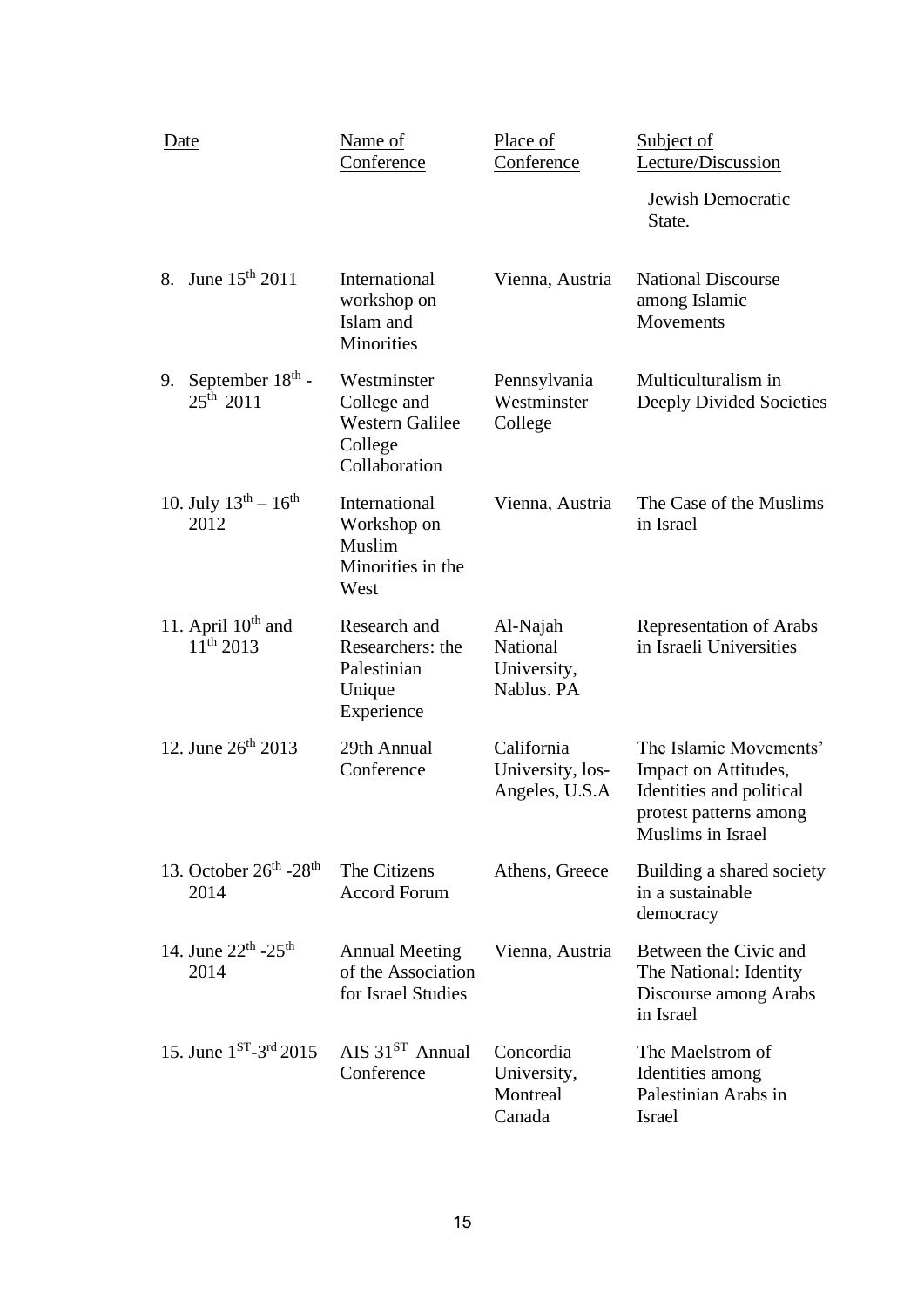| <b>Date</b>                                              | Name of<br>Conference                                                                                       | Place of<br>Conference                             | Subject of<br>Lecture/Discussion                                                                                                                                                 |
|----------------------------------------------------------|-------------------------------------------------------------------------------------------------------------|----------------------------------------------------|----------------------------------------------------------------------------------------------------------------------------------------------------------------------------------|
| 16. July 29th $-31^{ST}$<br>2015                         | Education for the<br>$21st$ Century:<br>Multiculturalism<br>Children's Rights<br>and Global<br>Citizenship. | Gordon<br>Academic<br>College: Israel              | <b>Education</b> for<br>Multiculturalism, Is It<br><b>Indeed!</b> The Realization<br>of the Right to an<br>Appropriate Education in<br>the Arab Jewish State<br>education system |
| 17. November $3rd$ –<br>5 <sup>th</sup><br>2015          | The Citizens<br>Accord Forum:<br>Building a Shared<br>Society in a<br>Sustainable<br>Democracy              | International<br>Round Table,<br>Jerusalem, Israel | Shared life in a<br>sustainable democracy;<br>The Case of Arab-Jewish<br>Relations                                                                                               |
| 18. September 4 <sup>th</sup> -6 <sup>th</sup><br>2016   | 'Rethinking<br>Israel: Borders,<br>Boundaries and<br>Cultures'                                              | <b>SOAS</b><br>University of<br>London.<br>England | Being a Muslim in the<br>Jewish state: culture,<br>Identity and minority<br>status internalization                                                                               |
| 19. September $26th$ -<br>$29^{th}$ 2016                 | Approaches to<br><b>Minority Related</b><br>Issues in Europe<br>and Israel                                  | Robert Bosch<br>Academy in<br>Berlin. Germany      | Social Issues, Cultural<br>Issues and Identity<br>Issues: Arab in Israel                                                                                                         |
| 20. Jun $12^{\text{th}}$ -14 <sup>th</sup> .<br>2017     | A Century after<br><b>Balfour: Vision</b><br>and Reality                                                    | <b>Brandeis</b><br>University,<br>Boston. USA      | The Minority Status<br>Internalization: The Case<br>of Muslims in Israel                                                                                                         |
| 21. December 18 <sup>th</sup> -<br>21 <sup>th</sup> 2017 | International<br>Workshop:<br>Muslim<br>Minorities in the<br>West                                           | Islamisches<br>Zentrum,<br>Vienna, Austria         | Muslims in Israel:<br>Minority with Majority<br>Mentality                                                                                                                        |
| 22. March $13th$<br>2018                                 | Online<br><b>International Day</b><br>on Collaborative<br>learning and<br><b>Cultural Diversity</b>         | TEC Center. Tel<br>Aviv                            | Is Israel Multicultural?<br><b>Barriers and Challenges</b><br>to Multiculturalism in<br>Israel                                                                                   |

# **Local Conferences**

| Date         | Name of     | Place of   | Subject of         |
|--------------|-------------|------------|--------------------|
|              | Conference  | Conference | Lecture/Discussion |
| 23. May 2008 | Rights and  | The        | The Civil Service  |
|              | Duties in a | Hebrew     | Program as an      |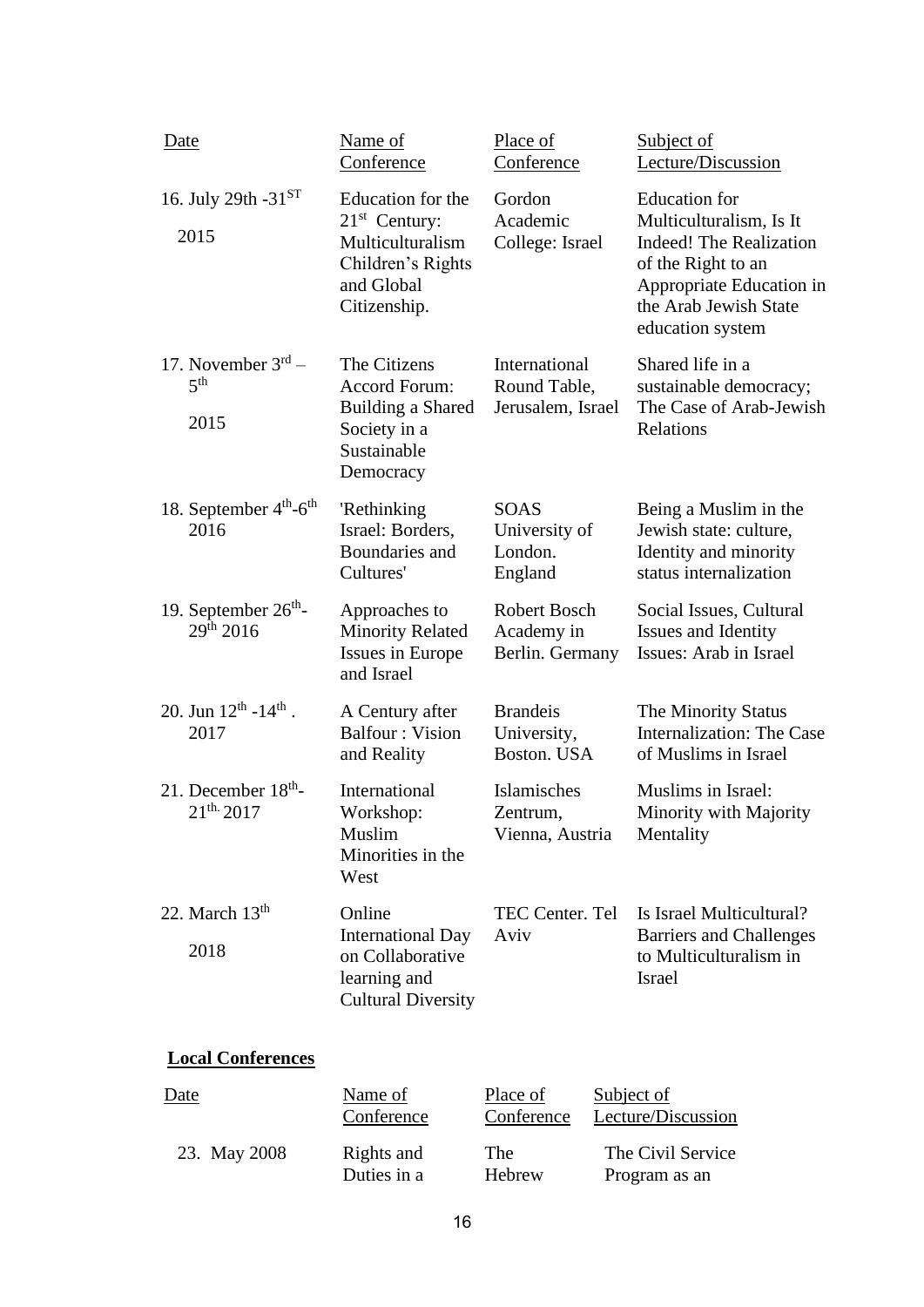| Date |                                | Name of<br>Conference                                          | Place of<br>Conference                   | <b>Subject of</b><br>Lecture/Discussion                                                                                                       |
|------|--------------------------------|----------------------------------------------------------------|------------------------------------------|-----------------------------------------------------------------------------------------------------------------------------------------------|
|      |                                | Democratic<br>Regime: The<br>Case of Arabs in<br><b>Israel</b> | University<br>of<br>Jerusalem            | Answer by the<br>Government to the<br>"Future Vision"<br>Documents                                                                            |
|      | 24. May 12 <sup>th</sup> 2008  | Violence<br><b>Against Arab</b><br>Women in Israel             | Tel Aviv,<br>Israel                      | Frequencies,<br>Tendencies and<br>Special<br>Characteristics                                                                                  |
|      | 25. July $15^{th}$ 2008        | The Children of<br>Tomorrow                                    | Ma'alot<br>Tersheha,<br>Israel           | Representation<br>and Sub-<br>Representation of<br>Arab Palestinian<br>Women in Israeli<br>Politics                                           |
|      | 26. July $15^{th}$ 2008        | The Children of<br>Tomorrow                                    | Maalot<br>Tersheha,<br><b>Israel</b>     | <b>Rights and Duties</b><br>in a Democratic<br>Regime: Civil<br>service as an<br>Example                                                      |
|      | 27. October 14th<br>2009       | <b>Public Trends</b><br>and the Status of<br>the Leadership    | University<br>of Haifa,<br>Israel        | The "Future<br>Vision<br>Documents" as an<br>Indication to<br>Unanimity<br>between the Arab<br>Public and the<br>Arab leadership in<br>Israel |
|      | 28. April 7 <sup>th</sup> 2009 | Druze and the<br><b>Jewish State</b>                           | University<br>of Haifa,<br><b>Israel</b> | The Druze in<br>Israel,<br>Transformations<br>and Changes                                                                                     |
|      | 29. April 8 <sup>th</sup> 2009 | The Druze the<br><b>Jewish State</b>                           | Al<br>Bukay'ah,<br><b>Israel</b>         | The Druze<br>Community's<br><b>Attitude Towards</b><br>Druze Women                                                                            |
|      | 30. October $10th$<br>2010     | <b>Feminist View</b><br>in<br>Fundamentalist<br>Movements      | University<br>of Haifa,<br><b>Israel</b> | The Case of the<br><b>Islamic Movement</b><br>in Israel                                                                                       |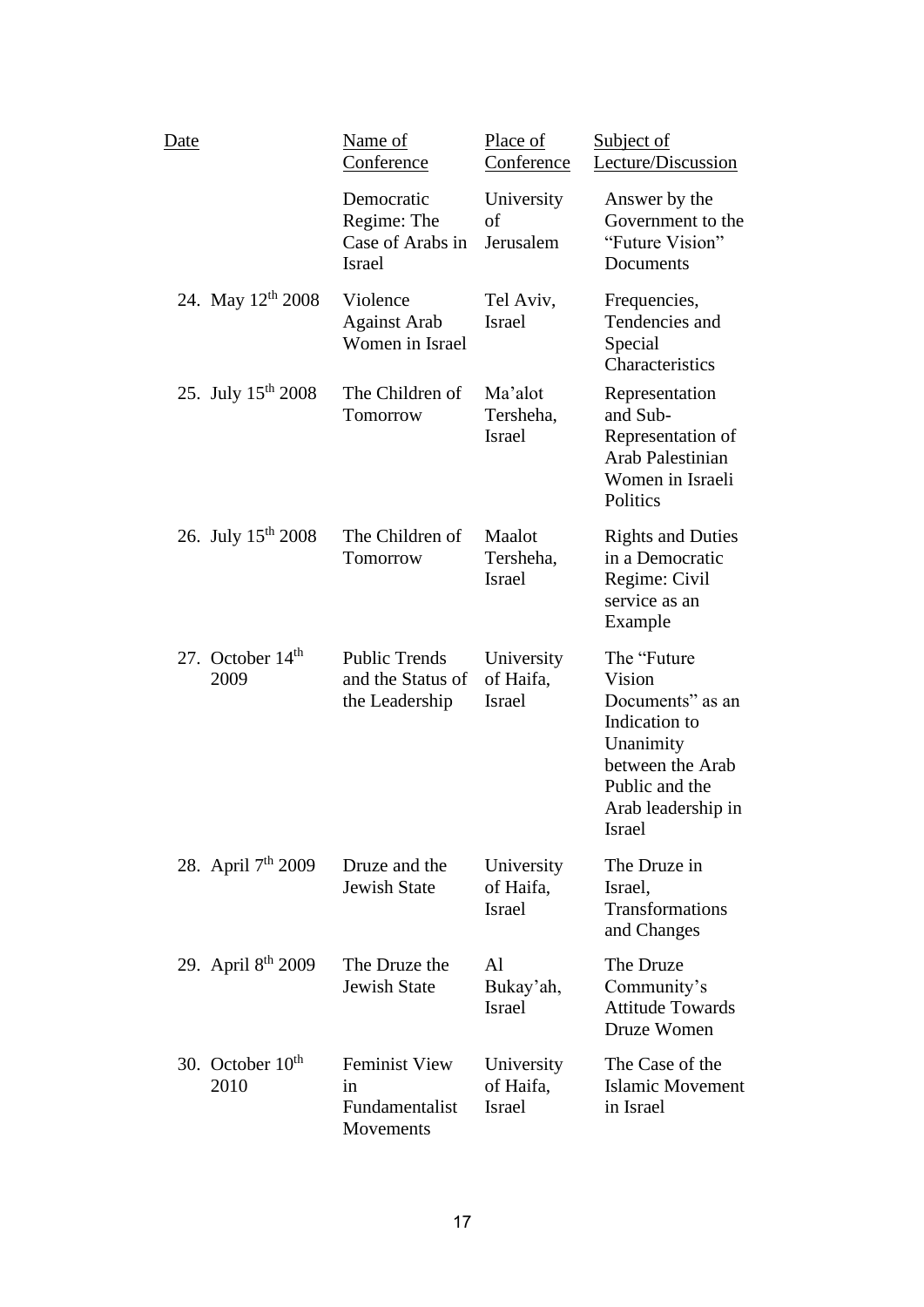| <u>Date</u>                                       | Name of<br>Conference                                         | Place of<br>Conference                                          | Subject of<br>Lecture/Discussion                                                                                                                           |
|---------------------------------------------------|---------------------------------------------------------------|-----------------------------------------------------------------|------------------------------------------------------------------------------------------------------------------------------------------------------------|
| 31. November $4th$<br>2010                        | <b>Round Table:</b><br>The Right to<br>Adaptable<br>Education | Herzeliya,<br><b>Israel</b>                                     | The Right to<br>Adaptable<br>Education, a<br>Comparative<br>Study on the High<br>school Curriculum<br>in Arab and<br>Jewish High<br>Schools                |
| 32. May $23^{\text{rd}}$ 2010                     | Majority<br>Minority<br>Relations                             | University<br>of Haifa,<br><b>Israel</b>                        | A Separate<br><b>National Status for</b><br>the Arab Minority<br>in Israel or a<br><b>Shared Civil</b><br>Status with the<br>Jewish<br>Community?          |
| 33. February $15th$ -<br>$16^{th}$ 2010           | Minorities in<br><b>Israel</b>                                | Western<br>Galilee<br>College,<br>Druze,<br><b>Israel</b>       | Transformations<br>and Changes in the<br>Druze Identity in<br><b>Israel</b>                                                                                |
| 34. February $24^{\text{th}}$ -<br>$25^{th} 2010$ | The Galilee as a<br>Multicultural<br>Public Sphere            | Oranim<br>Academic<br>College of<br>Education,<br><b>Israel</b> | Humanistic and<br>Universal<br>Meanings of the<br>Holocaust: The<br>Path of the<br>Humanistic Center<br>for Education in<br>the Study of the<br>Holocaust. |
| 35. June 28 <sup>th</sup> 2010                    | Religion, Class<br>and Gender.                                | Van Leer<br>Institute,<br><b>Israel</b>                         | Religion, Class<br>and Gender<br>amongst the<br>Islamic<br>Movements in<br><b>Israel</b>                                                                   |
| 36. November $22th$<br>2011                       | Arab Women in<br><b>Israel</b>                                | Tel Aviv<br>University,<br><b>Israel</b>                        | Women in the<br>Arab World and in<br>Israel from a<br>historic and<br>Sociological<br>Perspective                                                          |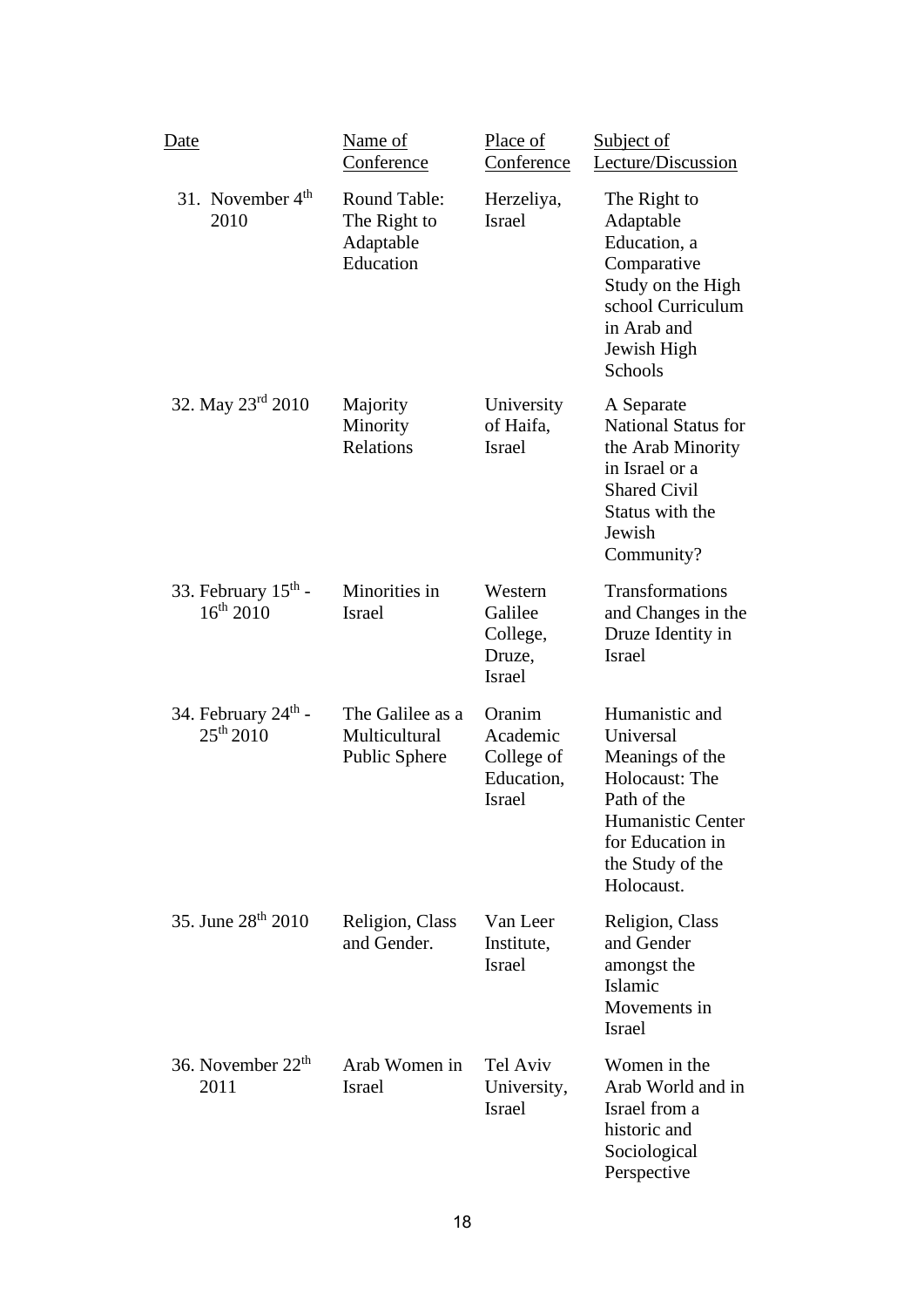| Date                                             | Name of<br>Conference                                                    | Place of<br>Conference                           | Subject of<br>Lecture/Discussion                                                                                                                                 |
|--------------------------------------------------|--------------------------------------------------------------------------|--------------------------------------------------|------------------------------------------------------------------------------------------------------------------------------------------------------------------|
| 37. April 13th - 14th<br>2011                    | <b>Between</b><br>Religious Faith<br>and Religious<br>Fundamentalism     | University<br>of Haifa,<br><b>Israel</b>         | The Implications<br>of Religious<br>Fundamentalism<br>in Monotheism on<br>the Israeli-<br>Palestinian<br>Conflict                                                |
| 38. October $14^{\text{th}}$ –<br>$16^{th}$ 2012 | Tel-Hai<br>Conference                                                    | Tel-Hai<br>Academic<br>College,<br><b>Israel</b> | from Helplessness<br>to Active<br>Engagement                                                                                                                     |
| 39. November 27 <sup>th</sup><br>2012            | <b>Arab Politics</b><br>and the 19 <sup>th</sup><br>Knesset<br>Elections | Tel Aviv<br>University,<br><b>Israel</b>         | Voting or Not<br>Voting: Arab<br>Politics and the<br>19 <sup>th</sup> Knesset<br>Elections                                                                       |
| 40. December $10th$<br>2012                      | The $19th$<br>Knesset<br>Elections in<br><b>Israel</b>                   | University<br>of Haifa,<br><b>Israel</b>         | <b>Voting Patterns</b><br>and Political<br>Participation in the<br><b>Arab Community</b><br>towards the 19th<br><b>Knesset Elections</b>                         |
| 41. July $3^{rd}$ 2012                           | The Forth<br>International<br><b>Bridges Faculty</b><br>Workshop         | Western<br>Galilee<br>College,<br><b>Israel</b>  | The Forth<br>International<br><b>Bridges Faculty</b><br>Workshop                                                                                                 |
| 42. September 30 <sup>th</sup><br>2013           | Secularization<br>In Israel                                              | Van Leer<br>Institute,<br><b>Israel</b>          | Is it Really<br>Secularization?<br>Secularization<br>Dialogue between<br>Intellectuals and<br>the Public in the<br>Muslim World:<br>Ideology versus<br>Practice. |
| 43. October 21 <sup>th</sup><br>2013             | Mandatory<br>Service vs.<br>Obligation to<br>Serve?                      | The Open<br>University,<br>Israel                | Scenarios of Arab<br>Public Opinions -<br><b>Israel Palestinian</b><br><b>Mandatory Civil</b><br>Service                                                         |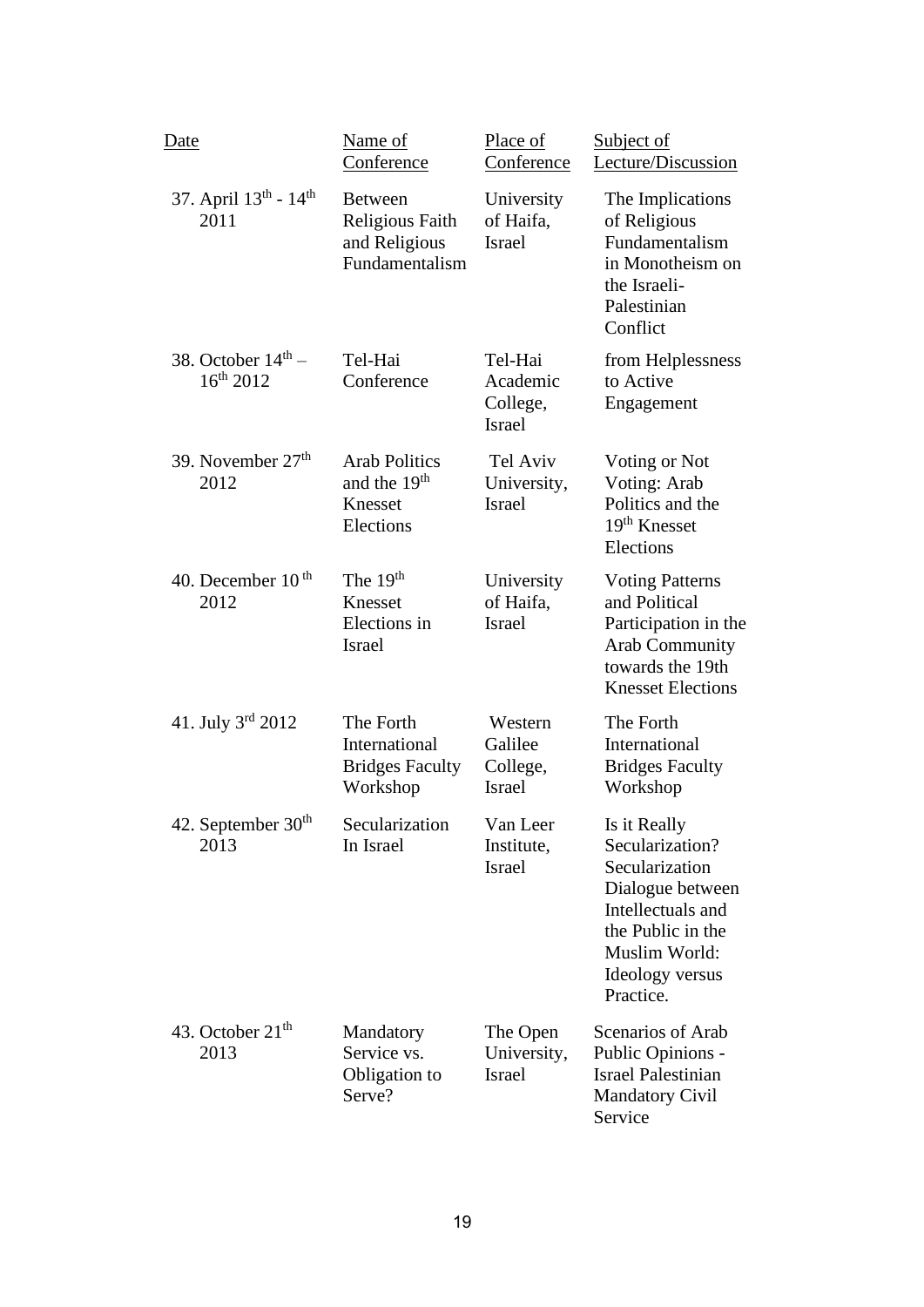| Date                                  | Name of<br>Conference                                                                          | Place of<br>Conference                                  | Subject of<br>Lecture/Discussion                                                                                     |
|---------------------------------------|------------------------------------------------------------------------------------------------|---------------------------------------------------------|----------------------------------------------------------------------------------------------------------------------|
| 44. November $21th$<br>2013           | Arab Municipal<br>Elections in<br><b>Israel</b>                                                | Tel Aviv<br>University,<br><b>Israel</b>                | The Significance of<br>the Islamic<br>Movement's<br>Abstention in<br>Israel's Municipal<br>Elections                 |
| 45. February 10 <sup>th</sup><br>2013 | Arab Public<br><b>Attitudes</b><br>towards Extra<br>Parliamentary<br>Politics                  | The Israel<br>Democratic<br>Institute,<br><b>Israel</b> | The High Follow up<br><b>Committee for Arab</b><br>Citizens in Israel as<br>an Example                               |
| 46. March $10^{th}$ 2013              | Politics of<br>Identities                                                                      | The Open<br>University,<br><b>Israel</b>                | The Complex<br>Identity of the<br>Arabs in Israel as an<br>Indication of<br><b>Attitudes towards</b><br>the State    |
| 47. April $25^{th}$ 2013              | The Mixed<br>Cities<br>Conference                                                              | University<br>of Haifa,<br><b>Israel</b>                | Differentiation and<br>Transformation in<br>the Attitudes of<br>Citizens in Mixed<br>Cities and<br>Homogenous Cities |
| 48. January 1st 2014                  | Harming of<br>Defending<br>Democracy?                                                          | Van Leer<br>Institute,<br><b>Israel</b>                 | Outlawing the<br>Northern Faction of<br>the Islamic<br>Movement                                                      |
| 49. November $23^{\text{rd}}$<br>2014 | Civilian<br>Terrorism                                                                          | University<br>of Haifa,<br><b>Israel</b>                | The State of Crime<br>and violence in<br>Arab society                                                                |
| 50. March $23^{\text{rd}}$<br>2015    | From Zuk Eitan<br>until the Knesset<br>Elections                                               | Western<br>Galilee<br>College,<br><b>Israel</b>         | Jewish-Arab-State<br>Relationships,<br>Academic Research<br>and View from the<br>Field                               |
| 51. Jan $13^{th}$ 2016                | Outlawing the<br>Northern branch<br>of the Islamic<br>Movement:<br>Maintaining<br>Democracy or | The Van<br>Leer<br>Institute,<br><b>Israel</b>          | <b>Islamic Movement</b><br>Outlawed: Legal<br>Outlawing or<br>Political<br>Punishment                                |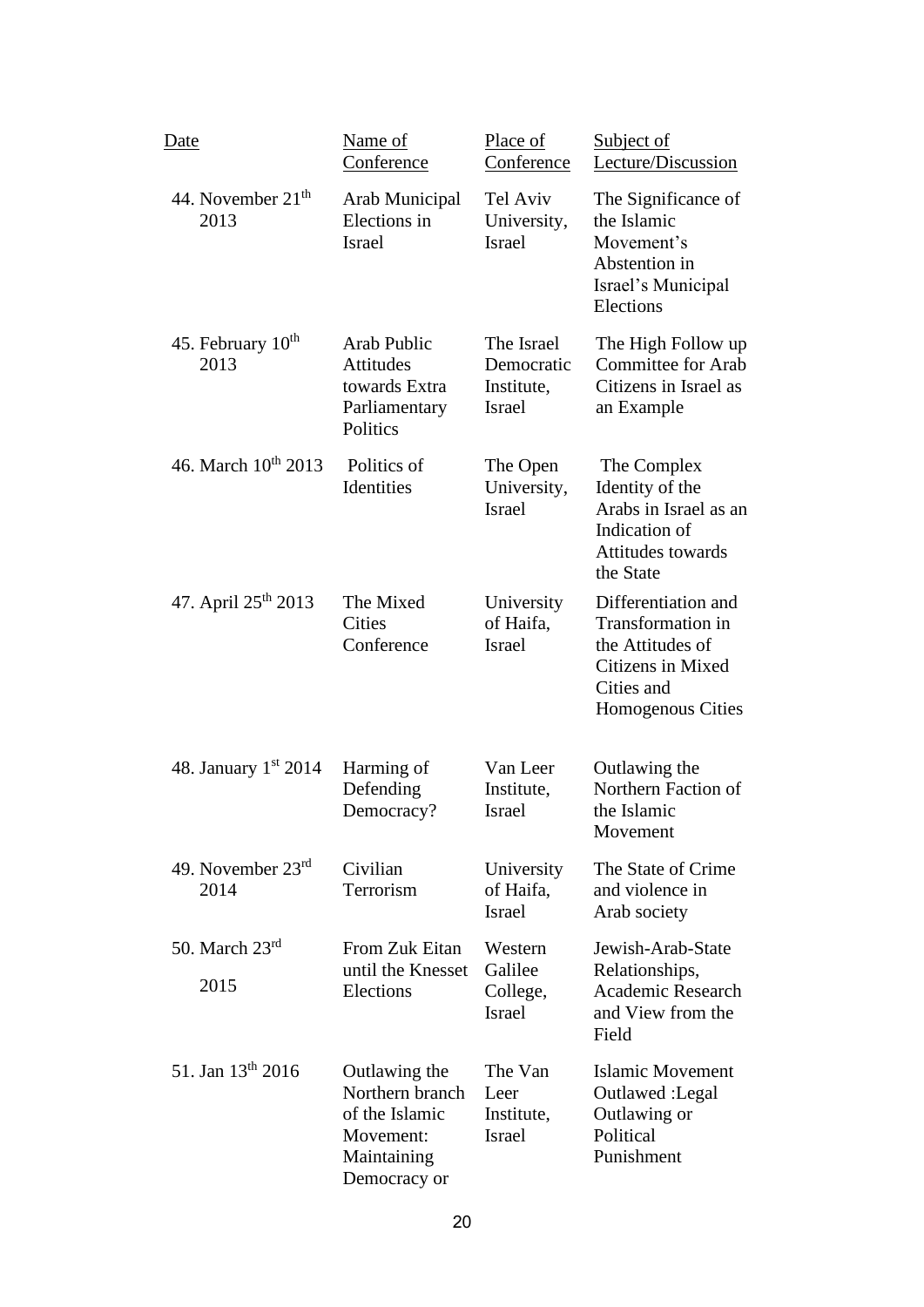| <u>Date</u>                   | Name of<br>Conference                                                                   | Place of<br>Conference                                           | <b>Subject of</b><br>Lecture/Discussion                                                             |
|-------------------------------|-----------------------------------------------------------------------------------------|------------------------------------------------------------------|-----------------------------------------------------------------------------------------------------|
|                               | Serious Injury<br>it?                                                                   |                                                                  |                                                                                                     |
| 52. March 14th 2016           | Center and<br>Periphery in<br>Israel, Gaps and<br><b>Divides</b>                        | Western<br>Galilee<br>College,<br><b>Israel</b>                  | Representation<br>Gaps in Higher<br><b>Education between</b><br>Arabs and Jews                      |
| 53. June 9th 2016             | The Joint List:<br>One Year after                                                       | Tel Aviv<br>University,<br><b>Israel</b>                         | A Year after the<br>Establishment of the<br><b>Joint List: Barriers</b><br>and Challenges           |
| 54. December 19th<br>2017     | The Civic and<br>Democratic<br>Society in Israel                                        | The<br>Hebrew<br>University<br>of<br>Jerusalem,<br><b>Israel</b> | Outlawing the<br>Northern branch of<br>the Islamic<br>Movement as a Test<br>to Israeli<br>Democracy |
| 55. January $17th$<br>56.2018 | Library and<br>Knowledge:<br>Connecting<br>Wires                                        | Western<br>Galilee<br>College,<br><b>Israel</b>                  | Representation of<br>Arab Citizens in the<br>Universities: A<br><b>Gender Revolution</b>            |
| 57. March $8th$<br>2018       | Still Playing by<br>the Rules: Index<br>of Arab-Jewish<br>Relations in<br>Israel 2017   | Tel Aviv<br>University,<br><b>Israel</b>                         | Did Arabs Become<br>Extremists! What<br><b>About Jews!</b>                                          |
| 58. March $21th$<br>2018      | Abraham As A<br><b>Shared Father:</b><br>Challenges of<br>Multiculturalism<br>in Israel | Western<br>Galilee<br>College,<br><b>Israel</b>                  | Abraham's Status in<br>Islam                                                                        |
| 59. March $26th$<br>2018      | Resilience in<br>Arab society in<br><b>Israel</b>                                       | Samuel<br>Neaman<br>Institute.<br>Technion,<br><b>Israel</b>     | Can social resilience<br>be built when there<br>is no trust?                                        |
| 60. Mai 8 <sup>th</sup> 2018  | Violence and<br>Crimes among<br>Arab<br>Community                                       | Knesset:<br>Committee<br>for<br>Integration<br>of Arabs          | Violence, Crime<br>and Policing in<br><b>Arab Communities</b>                                       |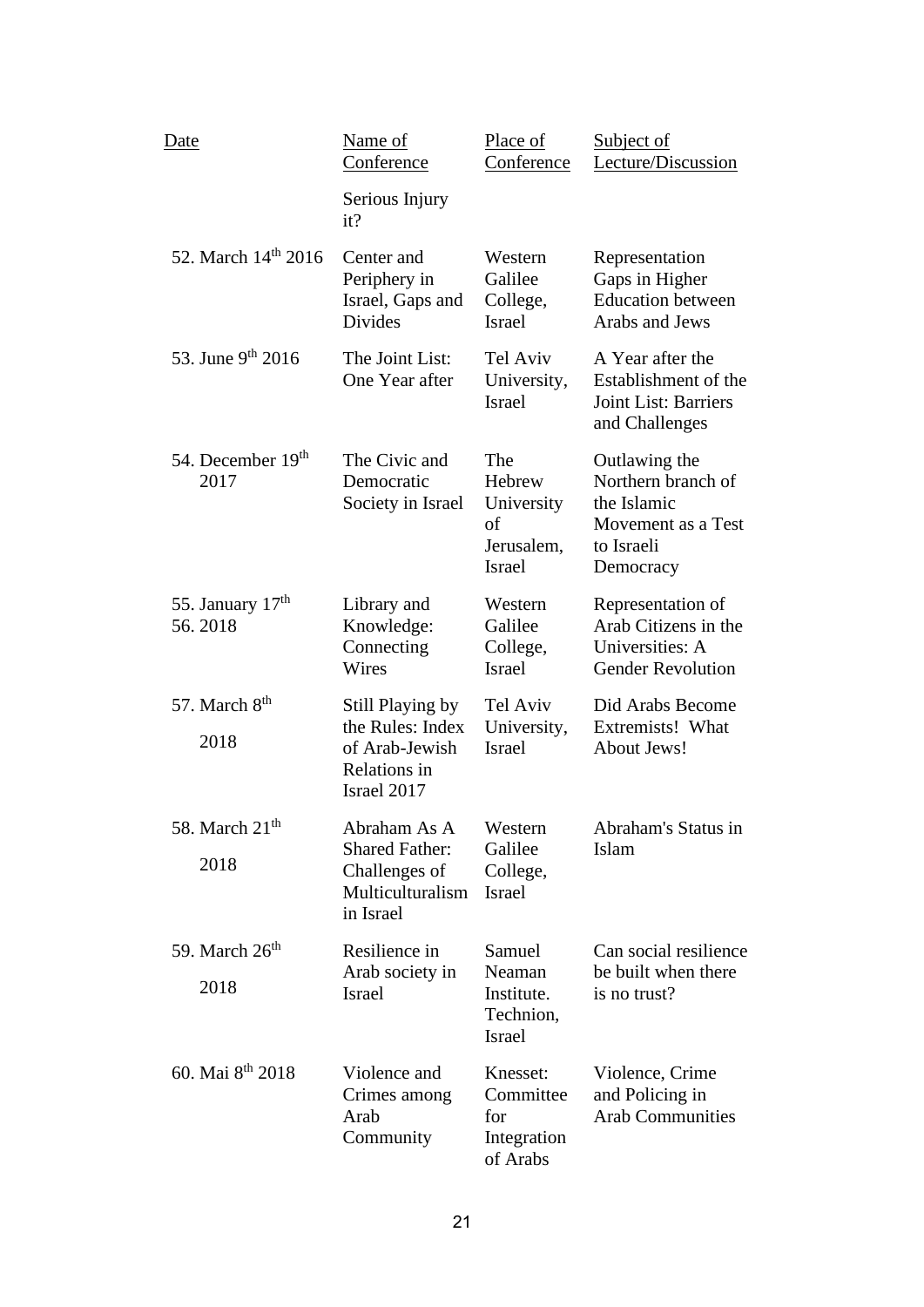| Date                           | Name of<br>Conference                                                                               | Place of<br>Conference                           | Subject of<br>Lecture/Discussion                                                                     |
|--------------------------------|-----------------------------------------------------------------------------------------------------|--------------------------------------------------|------------------------------------------------------------------------------------------------------|
|                                |                                                                                                     | and Social<br>Equality                           |                                                                                                      |
| 61. June $27^{\text{th}}$ 2018 | Religion and<br>Religiosity<br>among Muslims<br>in Israel:<br>Identity,<br>Ideology and<br>Practice | Central<br>Bureau of<br><b>Statistics</b>        | Religion and<br>Religiosity in Israel                                                                |
| 62. Nov. $25^{th}$ 2018        | Challenges of<br>Prevention and<br>Enforcement in<br><b>Arab Society</b>                            | Nazareth                                         | Violence and Crime<br>among Arabs in<br>Israel: Government<br>Conspiracy or<br><b>Cultural Crime</b> |
| 63. Dec. 3rd 2018              | Emergency and<br>Resilience in<br>Arab Society in<br><b>Israel</b>                                  | <b>Israel</b><br>Airforce<br>Center,<br>Herzelia | Social Resilience in<br>an Emergency                                                                 |
| 64. June 29th 2020             | Violence,<br>Crimes and<br>Policing in Arab                                                         | Knesset:<br>The Special<br>Committee             | Violence, Crime<br>and Policing in<br><b>Arab Communities</b>                                        |

## **Organization of Conferences or Sessions**

Society: Personal and community Security Index

| Date                     | Name of Conference | Place of   | Subject of       | Role      |
|--------------------------|--------------------|------------|------------------|-----------|
|                          |                    | Conference | Conference/      |           |
|                          |                    |            | Role at          |           |
|                          |                    |            | Conference/      |           |
|                          |                    |            | Comments         |           |
| 65. May $23^{\text{rd}}$ | An International   | University | Arab and         | $Co-$     |
| 2006                     | Seminar: Into the  | of Haifa,  | Jews             | Organizer |
|                          | Future, Towards    | Israel     | <b>Attitudes</b> | and Co-   |
|                          |                    |            | Arabic-          |           |

for the Elimination of Violence in Arab Society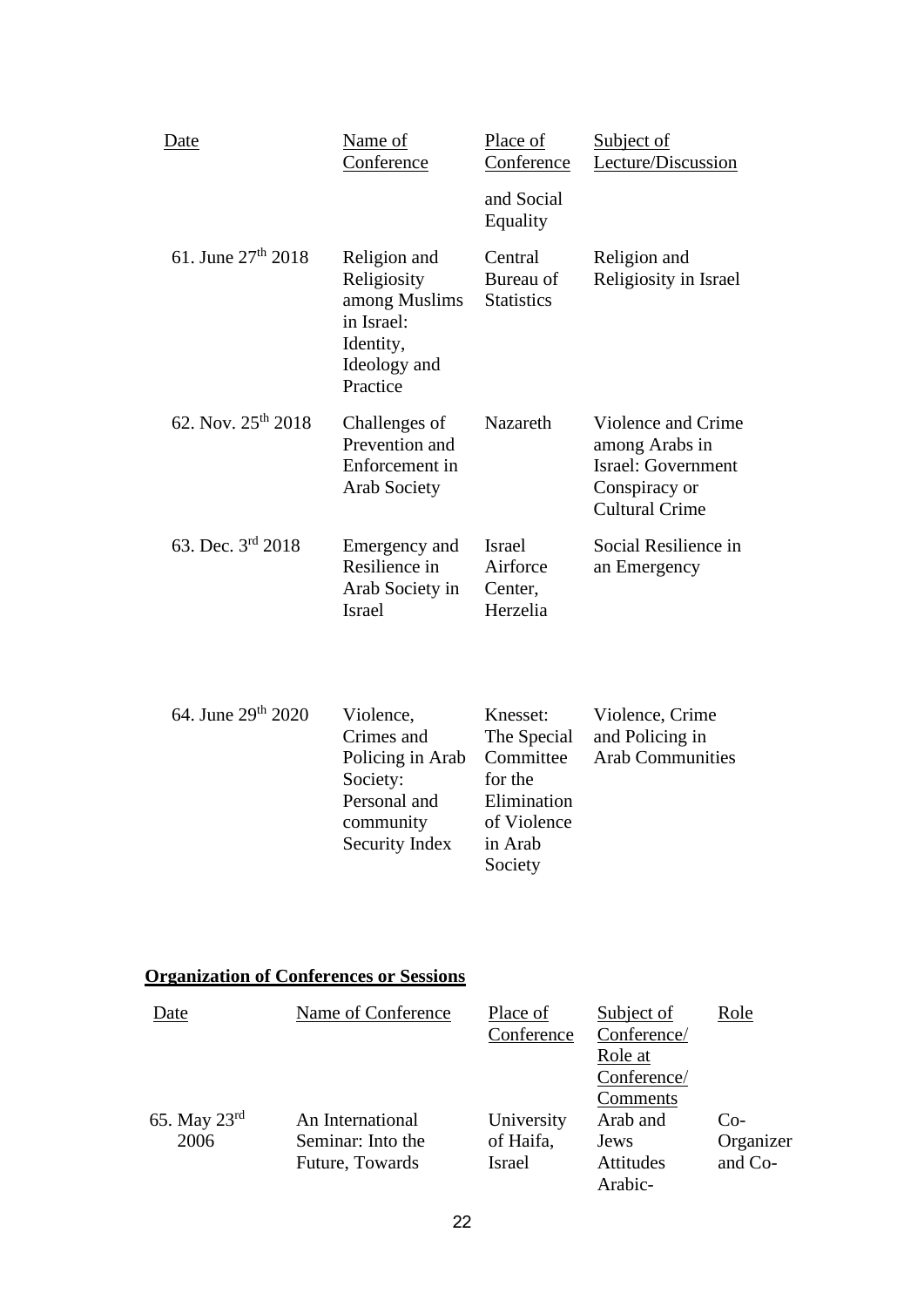| Date                                 | Name of Conference<br>Bilingual education in<br><b>Israel</b>  | Place of<br>Conference                                | Subject of<br>Conference/<br>Role at<br>Conference/<br>Comments<br>Hebrew<br>Towards<br>Bilingualism                                               | Role<br>chair of<br>conference                 |
|--------------------------------------|----------------------------------------------------------------|-------------------------------------------------------|----------------------------------------------------------------------------------------------------------------------------------------------------|------------------------------------------------|
| 66. February $23rd$<br>2008          | Civil - National<br>Service of the Arab<br>community in Israel | University<br>of Haifa,<br>Israel                     | Altitudes<br>Towards<br>Civil Service:<br>Leaders Vs.<br>Public                                                                                    | Organizer<br>and chair<br>of<br>conference     |
| 67. May $22nd$<br>2009               | Arab-Jewish<br>Coexistence Index in<br><b>Israel</b>           | University<br>of Haifa,<br><b>Israel</b>              | Findings of<br>the<br>Coexistence<br>Index<br>between<br>Arabs and<br>Jews in Israel                                                               | Organizer<br>and Chair<br>of<br>Conference     |
| 68. October 21 <sup>st</sup><br>2010 | Civil Service                                                  | University<br>of Haifa,<br><b>Israel</b>              | Attitudes<br>towards the<br>"civil-<br>national<br>service"<br>amongst the<br>Arab<br>community in<br><b>Israel</b>                                | Organizer<br>and Chair<br>of<br>Conference     |
| 69. April 11 <sup>th</sup><br>2010   | The Right to Adaptable Herzilya,<br>Education                  | <b>Israel</b>                                         | The Right to Co-<br>Adaptable<br>Education, a<br>Comparative<br>Study on the<br>High school<br>Curriculum<br>in Arab and<br>Jewish High<br>Schools | Organizer<br>and Co-<br>Chair of<br>Conference |
| 70. May 8 <sup>th</sup> 2012         | Arab Volunteering in<br>the Israeli Civil<br>Service           | The Jewish-<br>Arab<br>Jewish<br>center<br>University | Why Arab<br>Elite<br>Against?                                                                                                                      | Organizer<br>and Chair<br>of<br>Conference     |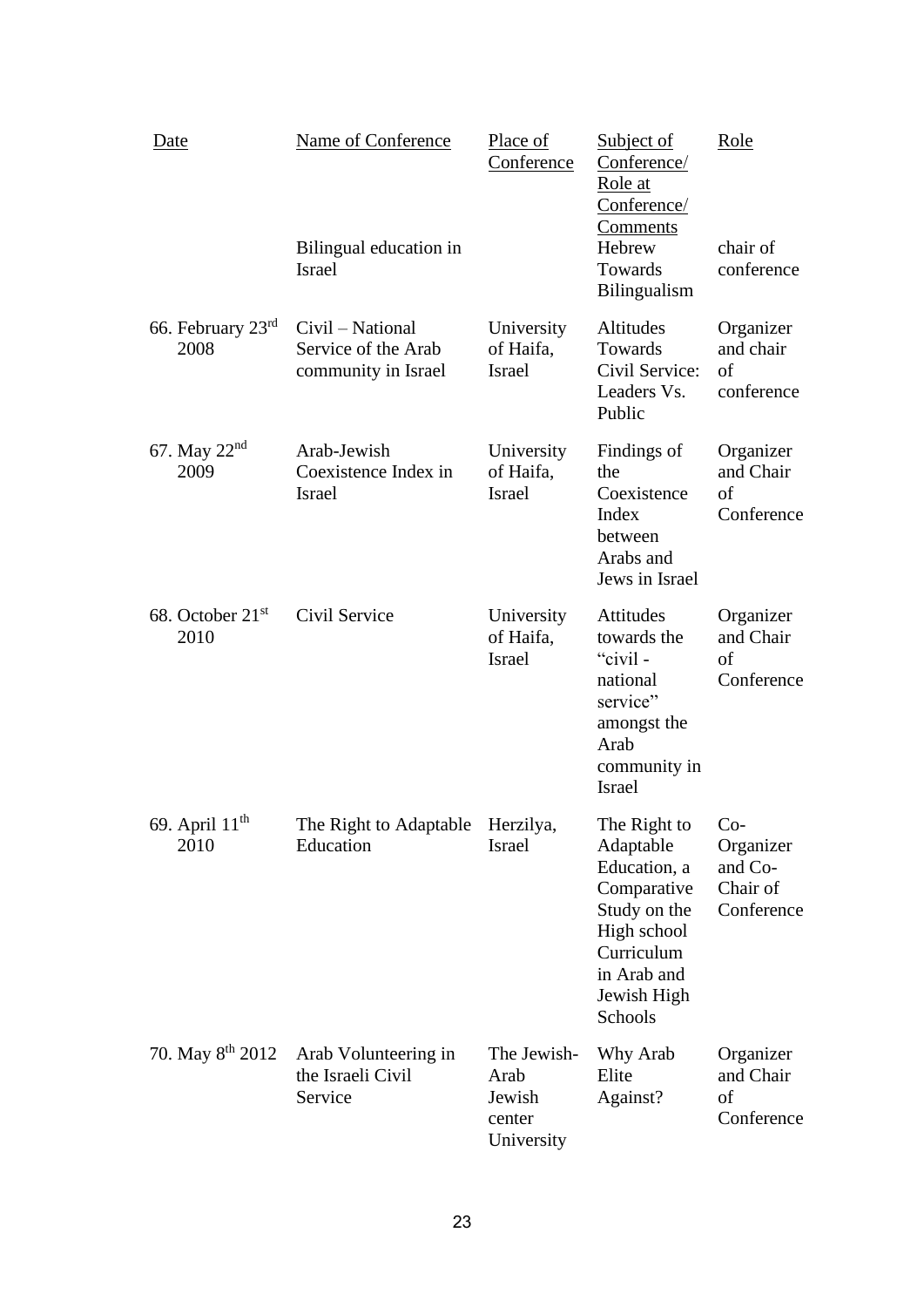| <u>Date</u> |                                     | Name of Conference                                                            | Place of<br>Conference                                                              | <b>Subject of</b><br>Conference/<br>Role at<br>Conference/<br><u>Comments</u>                    | Role                                                    |
|-------------|-------------------------------------|-------------------------------------------------------------------------------|-------------------------------------------------------------------------------------|--------------------------------------------------------------------------------------------------|---------------------------------------------------------|
|             |                                     |                                                                               | of Haifa,<br><b>Israel</b>                                                          |                                                                                                  |                                                         |
|             | 71. June $7th 2012$                 | The Arab – Jewish<br>Relationship index in<br><b>Israel</b>                   | The Jewish-<br>Arab<br>Jewish<br>Center<br>University<br>of Haifa,<br><b>Israel</b> |                                                                                                  | Organizer<br>and Chair<br>of<br>Conference              |
|             | 72. November.<br>$23^{\rm rd}$ 2014 | Crime and Violence in<br><b>Arab Society</b>                                  | The Jewish-<br>Arab center<br>University<br>of Haifa,<br><b>Israel</b>              |                                                                                                  | Organizer<br>and Chair<br>of<br>Conference              |
|             | 73. March $23rd$<br>2015            | From Zuk Eitan Until<br>the Elections                                         | Western<br>Galilee<br>College,<br><b>Israel</b>                                     | Jewish-Arab-<br><b>State</b><br>Relations,<br>Academic<br>Research and<br>View from<br>the Field | $Co-$<br>Organizer                                      |
|             | 74. March $21th$<br>2018            | Abraham as a Shared<br>Father: Challenges to<br>Multiculturalism in<br>Israel | Western<br>Galilee<br>College,<br>Israel                                            | The Status of<br>Abaraheem<br>in the Islam                                                       | $Co-$<br>Organizer<br>and Co-<br>Chair of<br>Conference |
|             | 75. March $26th$<br>2018            | Resilience in Arab<br>Society in Israel                                       | Smamuel<br>Nauman<br>Institute,<br>Technion,<br>Israel                              | Resilience in<br>Arab Society:<br>Complexity,<br>Carriers and<br>Challenges                      | Organizer<br>and Chair<br>of Round<br>Table             |